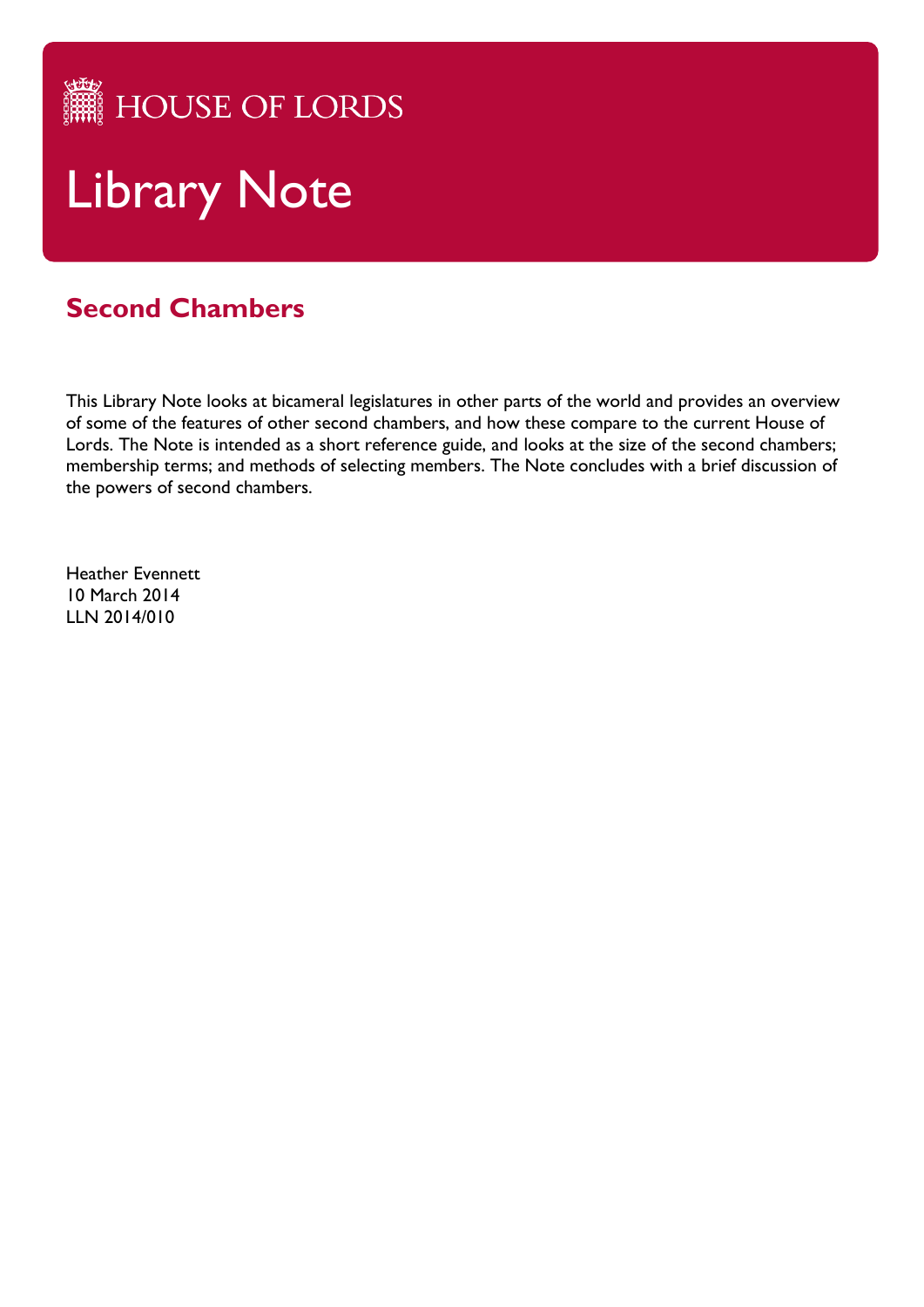House of Lords Library Notes are compiled for the benefit of Members of the House of Lords and their personal staff, to provide impartial, politically balanced briefing on subjects likely to be of interest to Members of the Lords. Authors are available to discuss the contents of the Notes with the Members and their staff but cannot advise members of the general public.

Any comments on Library Notes should be sent to the Head of Research Services, House of Lords Library, London SW1A 0PW or emailed to [vollmerp@parliament.uk.](mailto:vollmerp@parliament.uk)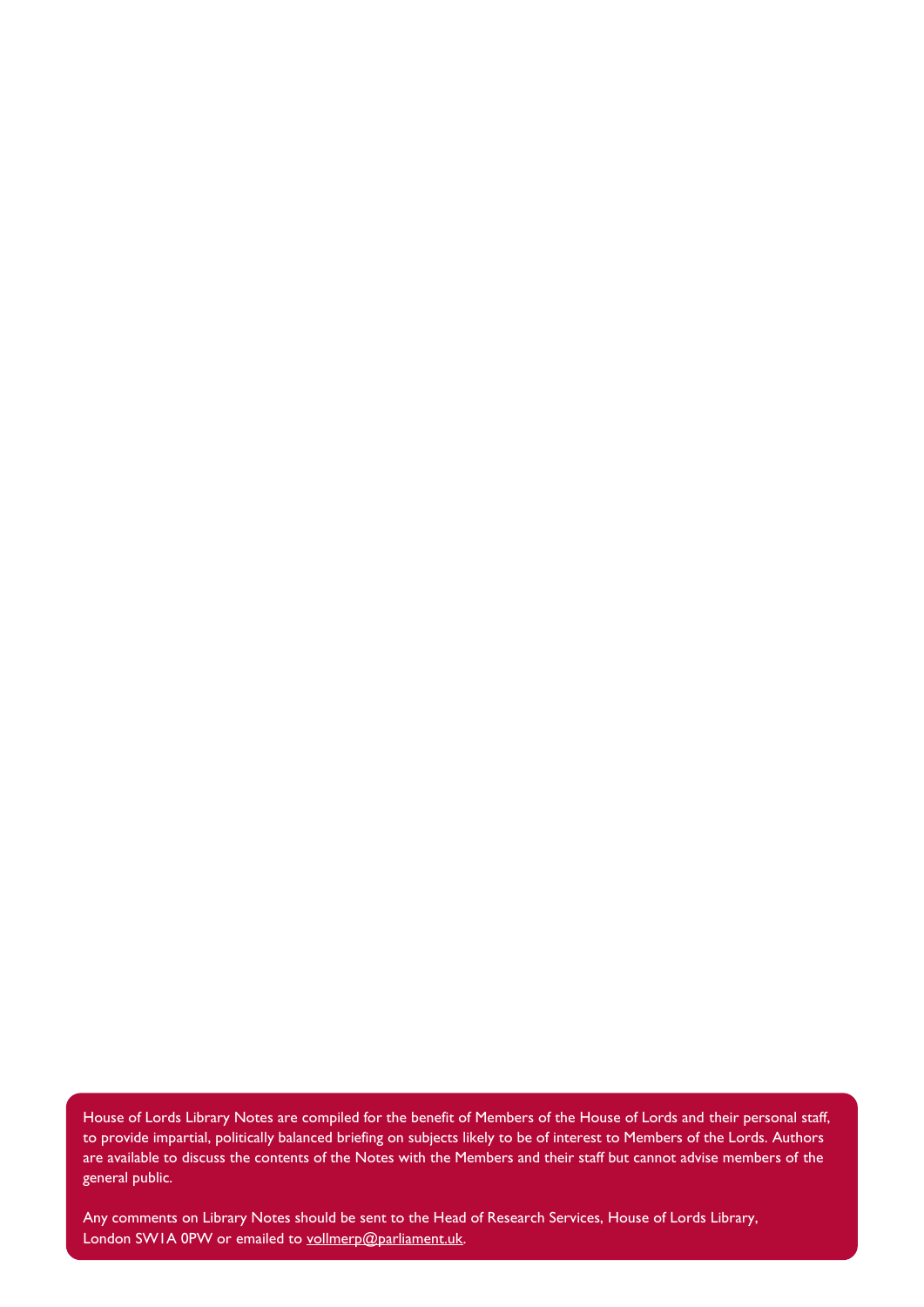## **Table of Contents**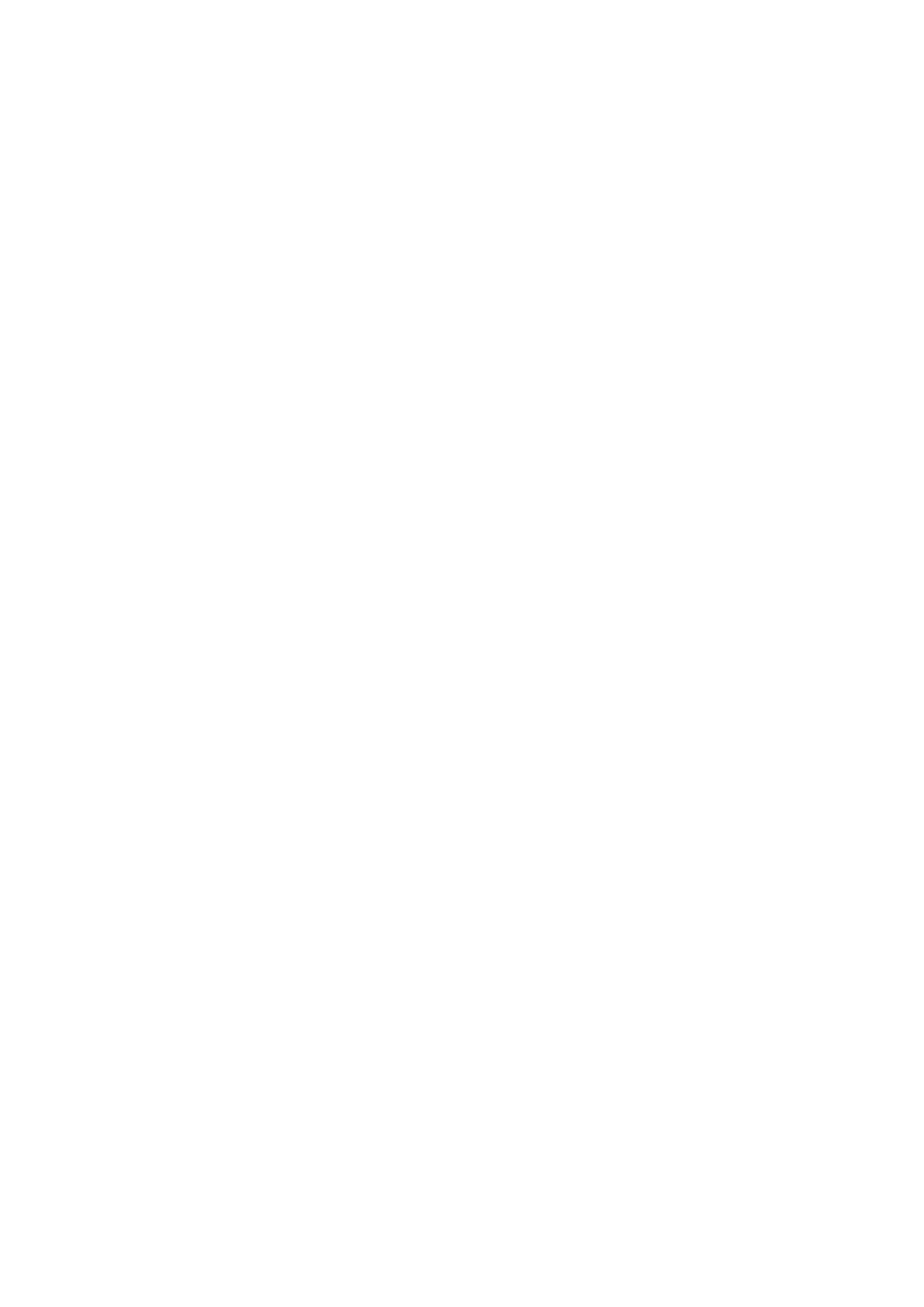## **1. Introduction**

 $\overline{a}$ 

In recent years, the issue of House of Lords reform has been the subject of much debate in Parliament and in the media. The **House of Lords Reform Draft Bill** was published in May 2011, and the [House of Lords Reform Bill](http://www.publications.parliament.uk/pa/bills/cbill/2012-2013/0052/13052.pdf) (HC Bill 52 of session 2012–13) was introduced into the House of Commons in June 2012.

The UK is not the only country to have recently considered reform of its second chamber. In October 2013, voters in the Republic of Ireland rejected a Government proposal to abolish Seanad Éireann, the Upper House of the Irish Parliament,<sup>2</sup> while in Canada reform of the Senate has been proposed on numerous occasions, $^3$  the most recent proposals from Stephen Harper, Canadian Prime Minister, being delayed pending a Canadian Supreme Court decision.<sup>4</sup>

The importance of using other second chambers as a source of information has been recognised. For example, giving evidence to the House of Commons Political and Constitutional Reform Select Committee in May 2011, Nick Clegg, Deputy Prime Minister, drew on international comparisons to support his point of view:

I think if you look at bicameral systems in many other parts of the world, they manage to retain their relationship of clear supremacy for one chamber over another, even though the subservient chamber, if I can put it that way, has its own democratic mandate.<sup>5</sup>

However, in an analysis of debates on Lords reform that took place during this period, Meg Russell argued that some misconceptions exist about the experience of second chambers around the world. 6

This Library Note looks at bicameral legislatures in other parts of the world and provides an overview of some of the features of other second chambers, and how these compare to the current House of Lords. The Note is intended as a short reference guide, and looks at the size of the second chambers; the length of membership terms; and methods of selecting members. The Note concludes with a brief discussion of the powers of second chambers.

Comparative research on second chambers has received relatively little attention, with many studies focussing on individual second chambers, rather than examining them comparatively.<sup>7</sup> The book *Reforming the House of Lords: Lessons from Overseas* (2000) by Meg Russell sought to address this deficiency and provided a comprehensive global overview of second chambers, reviewing in depth second chambers in seven countries. Second chambers were also discussed

<sup>&</sup>lt;sup>1</sup> The House of Lords Reform Bill received its second reading in the House of Commons on 9 and 10 July 2012; for more information see House of Commons Library, *[House of Lords Reform Bill 2012](http://www.parliament.uk/briefing-papers/SN06405/house-of-lords-reform-bill-201213-decision-not-to-proceed)–13: Decision Not to Proceed*, 25 September 2012, SN06405.

<sup>&</sup>lt;sup>2</sup> BBC, '[Seanad Vote: Public Vote to Keep Irish Senate](http://www.bbc.co.uk/news/world-europe-24404157)', 5 October 2013.

<sup>3</sup> For more detail see Library of Parliament (Canada), *[Reforming the Senate of Parliament](http://www.parl.gc.ca/content/lop/researchpublications/2011-83-e.pdf)—Frequently Asked Questions*, 12 September 2011.

<sup>4</sup> *The Globe and Mail*, '[Canadians Want An Elected Senate, Harper Says After Trudeau Boots Senators](http://www.theglobeandmail.com/news/politics/trudeaus-senate-plan-amounts-to-cosmetic-change-pmo-says/article16570644/)', 29 January 2014.

<sup>5</sup> House of Commons Political and Constitutional Reform Select Committee, *[Minutes of Evidence: The Coalition](http://www.publications.parliament.uk/pa/cm201012/cmselect/cmpolcon/358-ii/11051201.htm)  Government'[s Programme of Political and Constitutional Reform](http://www.publications.parliament.uk/pa/cm201012/cmselect/cmpolcon/358-ii/11051201.htm)*, 12 May 2011, Q148.

<sup>6</sup> See Meg Russell, 'Elected Second Chambers and Their Powers: An International Survey', *Political Quarterly,* January–March 2012, vol 83 no 1, pp 117–29.

<sup>&</sup>lt;sup>7</sup> Samuel C Patterson and Anthony Mughan, 'Fundamentals of Institutional Design: The Functions and Powers of Parliamentary Second Chambers', in *The Journal of Legislative Studies*, 2001, vol 7 no 1, p 39.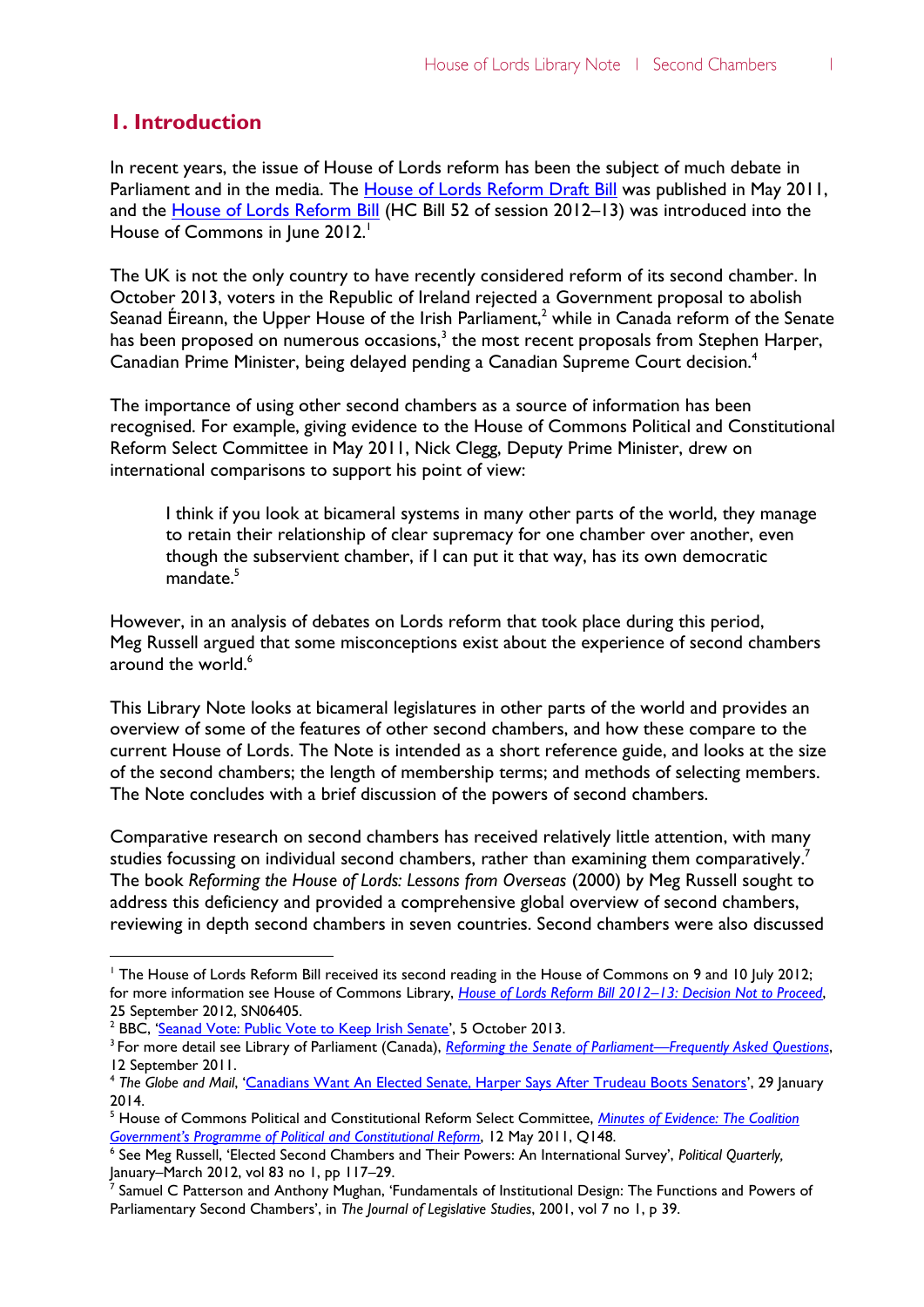in her recent book, *The Contemporary House of Lords: Westminster Bicameralism Revived* (2013), which examined the relative powers of second chambers around the world and how this related to their composition.<sup>8</sup>

For a more detailed discussion of issues affecting second chambers around the world, the sources mentioned above are useful and, in particular, the broad range of information provided by the <u>Constitution Unit</u> at University College London.<sup>9</sup>

## **2. Unicameral Compared to Bicameral Legislatures**

The [Parline](http://www.ipu.org/parline-e/parlinesearch.asp) database of the Inter-Parliamentary Union (IPU) provides an up-to-date source of information on national legislatures. The IPU provided the following definition regarding the structures of Parliament:

Parliament is either unicameral (composed of a single parliamentary chamber) or bicameral (composed of two parliamentary chambers).<sup>10</sup>

Identifying which countries have legislatures that can be considered bicameral is not a straightforward task.<sup>11</sup> In January 2014, the IPU recognised 189 countries where national legislatures exist, with 78 bicameral and 111 unicameral legislatures. Appendix 1 of this Note contains a list of all bicameral parliaments that the IPU details.<sup>12</sup>





Source: IPU Parline database, accessed 28 January 2014.

The number of bicameral legislatures recorded can change, according to both the number of national parliaments deemed to exist by the IPU, and because of changes in the structure of

 $^8$  See in particular pp 41–66. This topic was also explored in Meg Russell, 'Elected Second Chambers and Their Powers: An International Survey', *Political Quarterly,* January–March 2012, vol 83 no 1, pp 117–29.

<sup>&</sup>lt;sup>9</sup> This Note draws on the comprehensive work on the subject of second chambers carried out by Meg Russell and the UCL Constitution Unit.

<sup>&</sup>lt;sup>10</sup> Inter Parliamentary Union [Parline](http://www.ipu.org/parline-e/parlinesearch.asp) database.

<sup>11</sup> In his article, 'How many bicameral legislatures are there?', *Journal of Legislative Studies*, 2004, vol 10 no 4,

pp 1–9, Lord Norton of Louth highlighted the difficulties in defining whether a legislature can be seen as bicameral or unicameral, using as examples the situations in Botswana, Iran and the European Union.

<sup>&</sup>lt;sup>12</sup> In her book, *The Contemporary House of Lords: Westminster Bicameralism Revived (2013, p 65), Meg Russell queried* the inclusion of Yemen and Ethiopia as bicameral legislatures in the IPU calculations, stating the number of bicameral institutions as at 2013 was 76. The IPU figures include Burkina Faso as a unicameral legislature, as stated in the Parline database. Although a new upper chamber, known as the Senate, was agreed in May 2013, there have been protests regarding its creation and, as at January 2014, it was not in existence.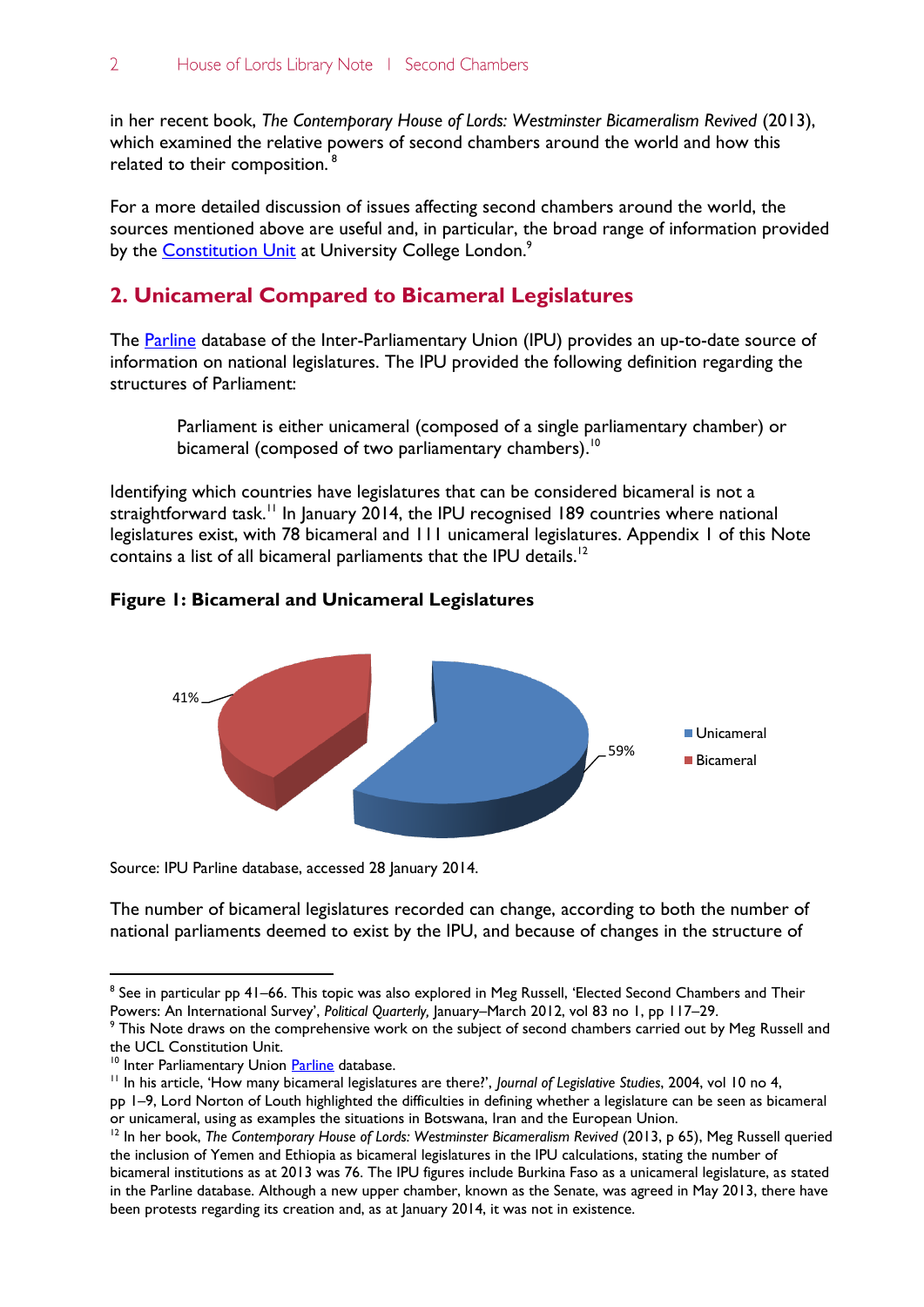$\overline{3}$ 

legislatures; for example, in Tunisia a second chamber was created in 2005, while New Zealand moved to a unicameral structure with the abolition of its second chamber in 1950.<sup>13</sup>

The choice of parliamentary structure can be influenced by several factors. Bicameralism tends to be adopted by larger and more populous states and is more common in federal states, but can be found in regimes associated with both parliamentarism and presidentialism.<sup>14</sup>

Of the 78 bicameral legislatures identified by the IPU in January 2014, 54 of the second chambers or 69 percent were known as 'Senates',<sup>15</sup> with one National Assembly,<sup>16</sup> seven 'Houses',<sup>17</sup> four councils of the states,<sup>18</sup> four national councils,<sup>19</sup> two federal councils<sup>20</sup> and six other 'councils'.<sup>21</sup>

## **3. The Size of Second Chambers**

The size of the House of Lords, when compared to other second chambers around the world, is also something that has been much discussed over the years. On 28 January 2014, the House of Lords had 779 members,<sup>22</sup> a figure that excluded <u>ineligible members</u> of the House, who make up a further  $56$  members.<sup>23</sup>

According to the Parline database at January 2014, the number of members of second chambers could be broken down as follows. $24$ 

 $\overline{a}$ 

<sup>18</sup> India, South Sudan, Sudan, and Switzerland.

<sup>&</sup>lt;sup>13</sup> The New Zealand second chamber, the Legislative Council, ceased to exist on 1 January 1951.

<sup>14</sup> Meg Russell, *The Contemporary House of Lords: Westminster Bicameralism Revived*, 2013, p 47.

<sup>&</sup>lt;sup>15</sup> This figure includes the federal senate of Brazil, the Liberian Senate of Liberia and the Chamber of Senators in Bolivia.

<sup>&</sup>lt;sup>16</sup> Tajikistan.

<sup>&</sup>lt;sup>17</sup> This figure includes the House of Councillors in Japan, the House of Councillors in Morocco, the House of Elders in Afghanistan, the House of Lords in the United Kingdom, the House of Nationalities in Myanmar, the House of Peoples in Bosnia and Herzegovina, and the House of Federation in Ethiopia.

<sup>&</sup>lt;sup>19</sup> Bhutan, Namibia and Slovenia. This figure also includes the National Council of Provinces found in South Africa. <sup>20</sup> Austria and Germany.

 $21$  This figure includes the Consultative Council in Yemen, the Council of Federation in the Russian Federation, the Council of the Nation in Algeria, the Council of the Republic in Belarus, the Shura Council in Bahrain and the State Council in Oman. These figures are based on the English translation of the names of second chambers as determined by the IPU.

 $22$  These figures are taken from House of Lords Information Office [statistics,](http://www.parliament.uk/mps-lords-and-offices/lords/composition-of-the-lords/) accessed 28 January 2014.

<sup>&</sup>lt;sup>23</sup> The number of House of Lords members reported by Parline varies slightly from the House of Lords Information Office figure. Parline suggests that there are 760 members in the House of Lords, compared to the 779 reported by the House of Lords Information Office. This reflects the more up-to-date information collected by the House of Lords Information Office and the changing size of the House of Lords membership which, unlike many other second chambers, is not capped. Nevertheless, figures in the Parline database provide a useful overview of sizes of international second chambers.

<sup>&</sup>lt;sup>24</sup> The Parline database includes figures for both the statutory number of members and the current membership. These figures use the statutory membership figures as reported by Parline.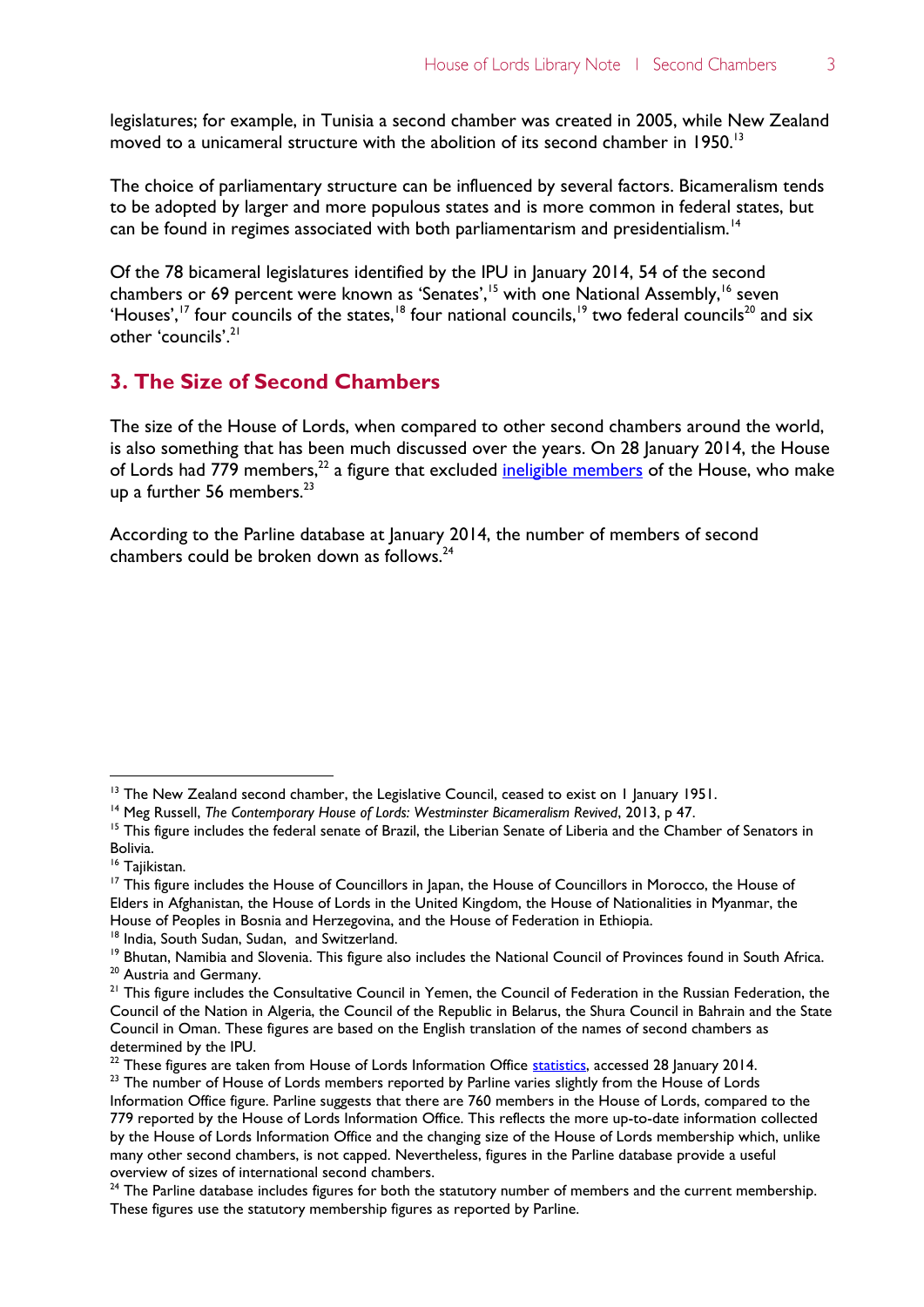

**Figure 2: Size of Second Chambers Around the World**

Source: IPU Parline database, accessed 28 January 2014.

 $\overline{a}$ 

As figure 2 above highlights, the majority of second chambers, 56, are made up of 100 members or under, with only eight having more than 200 members; 14 chambers have between 101 and 200 members. The House of Lords is the largest second chamber in the world.<sup>25</sup>

The House of Lords is also unusual in its size in relation to the lower house it is linked to, the House of Commons. According to the IPU, the House of Lords is the only upper house in the world which is larger than the lower house to which it is linked. The IPU data shows that Oman and Bahrain are the most similar to the House of Lords in this respect; Bahrain had the same number of members in the lower and upper chambers (40), while Oman was reported to have one less member of the upper house than the lower (83/84).

| <b>Size of Second</b><br>Chamber                   | <b>Number</b> | Country                                                                                                                                                                                                                                                                                                                                                                                                                                                                                                                                                                                                  |
|----------------------------------------------------|---------------|----------------------------------------------------------------------------------------------------------------------------------------------------------------------------------------------------------------------------------------------------------------------------------------------------------------------------------------------------------------------------------------------------------------------------------------------------------------------------------------------------------------------------------------------------------------------------------------------------------|
| Less than half the<br>size of the lower<br>chamber | 50            | Philippines, Sudan, Germany, South Sudan, Brazil, Dominican<br>Republic, Kenya, Democratic Republic of the Congo, Poland,<br>South Africa, United States of America, Switzerland, Ethiopia,<br>Mexico, Lesotho, Bolivia, Argentina, Zimbabwe, Thailand,<br>Nigeria, Haiti, Pakistan, Algeria, Uruguay, Malaysia, Chile,<br>Rwanda, Jamaica, Namibia, Austria, Canada, Bosnia and<br>Herzegovina, Ireland, Yemen, Russian Federation, Mauritania,<br>Burundi, Czech Republic, Belize, Afghanistan, Liberia, Bahamas,<br>Romania, Kazakhstan, Slovenia, India, Madagascar, Swaziland,<br>Belgium, Cambodia |

|  | Table 1: Relative Size of the Upper and Lower Chambers |
|--|--------------------------------------------------------|
|  |                                                        |

 $25$  It should be noted that the size of the United Kingdom's House of Commons is also quite large in international terms. Only one other country, Italy, has over 600 members of the lower house, with 51 countries having chambers with less than 300 members.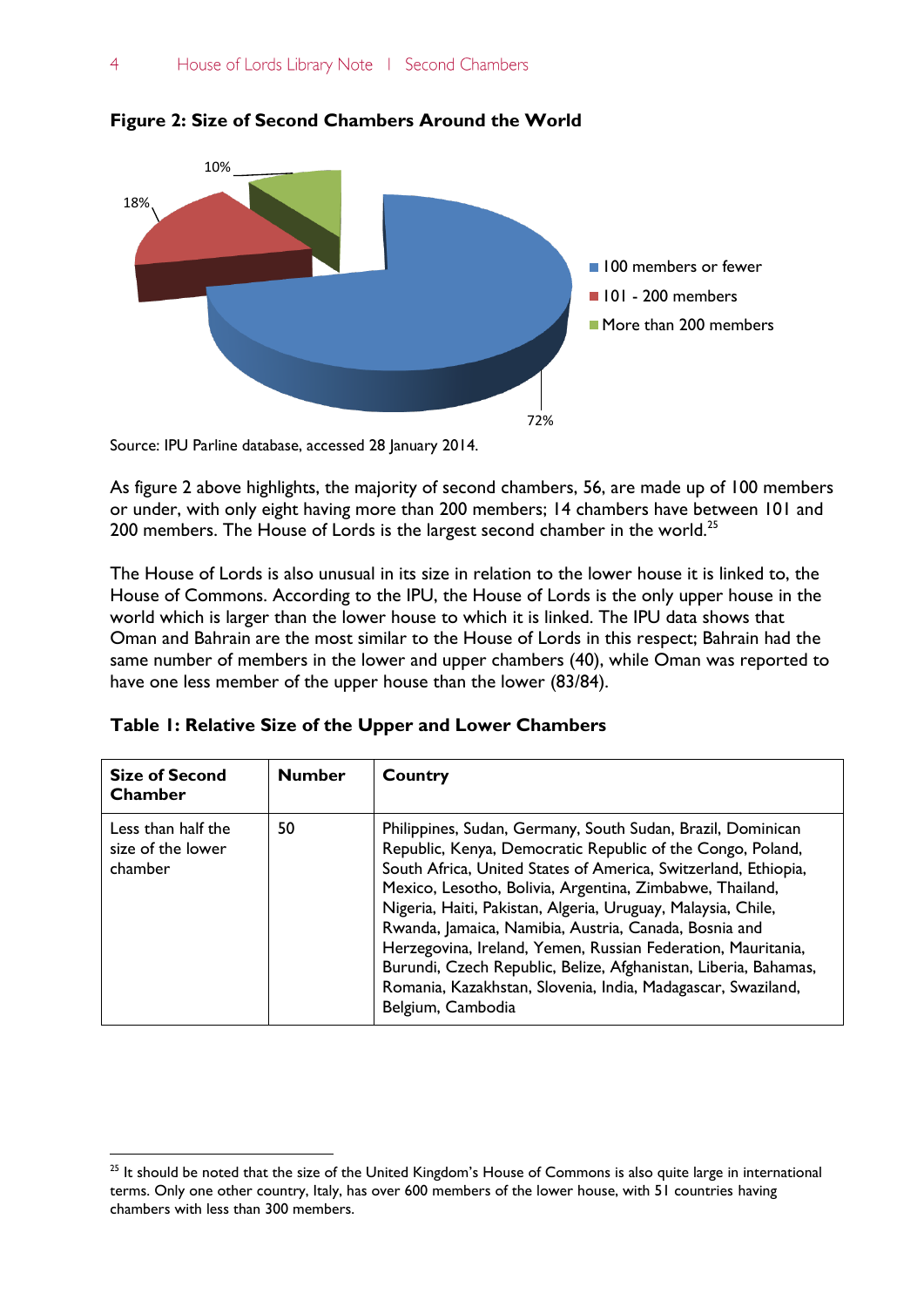| More than half the<br>size of the lower<br>chamber | 26 | Jordan, Netherlands, Japan, Australia, Myanmar, Italy, Congo,<br>Bhutan, Tajikistan, Cameroon, Paraguay, Belarus, France, Saint<br>Lucia, Colombia, Uzbekistan, Morocco, Barbados, Trinidad and<br>Tobago, Equatorial Guinea, Spain, Palau, Gabon, Grenada,<br>Antigua and Barbuda, Oman |
|----------------------------------------------------|----|------------------------------------------------------------------------------------------------------------------------------------------------------------------------------------------------------------------------------------------------------------------------------------------|
| Same size as the<br>lower chamber                  |    | <b>Bahrain</b>                                                                                                                                                                                                                                                                           |
| Larger than the<br>lower chamber                   |    | United Kingdom                                                                                                                                                                                                                                                                           |

Source: IPU Parline database, accessed 28 January 2014.

Appendix 2 of this Note provides a detailed breakdown of the figures.

#### **4. Membership Terms**

Many second chambers have a limit on the amount of time an individual can be elected or appointed. In many cases these time limits apply through parliamentary terms, with a common term length being five years. In some countries, members' terms are unlimited, for example appointed members in the Italian Senate are appointed for life;<sup>26</sup> this is similar to the situation in the United Kingdom. Alternatively, in Canada members of the Senate retire at the age of 75.

Figure 3 below shows, where applicable, the length of terms of membership in second chambers around the world.





Source: IPU Parline database, accessed 28 January 2014.

 $26$  The Italian Senate is predominantly made up of directly elected members, with a small number of appointed members, made up of life appointments by the President, and ex-presidents of the Republic who are entitled by right to sit in the Senate.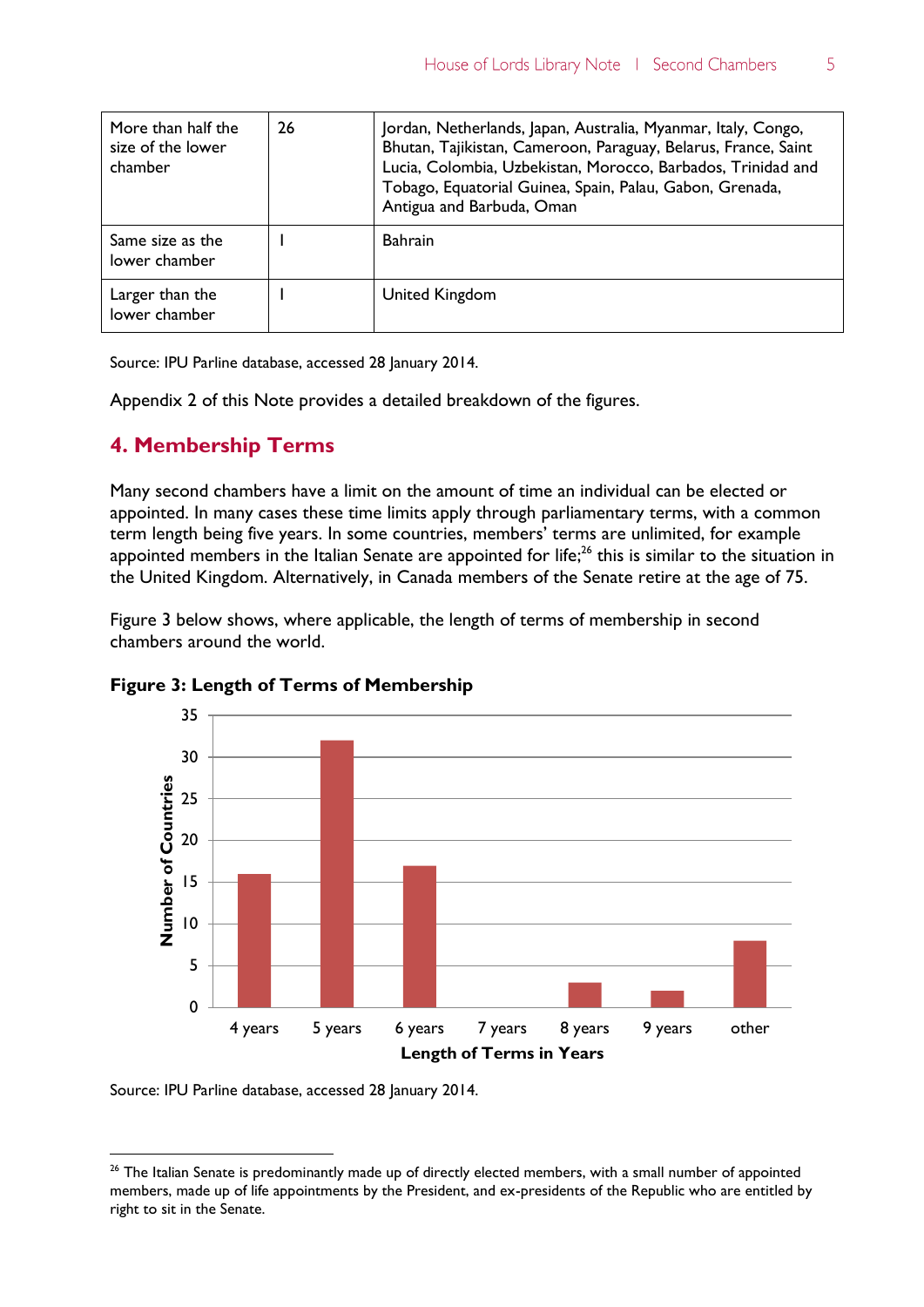In a number of cases, members of the upper house serve longer terms than their lower house colleagues, as shown in Appendix 3 of this Note. A comparison of the membership term in the lower house and upper house for the 78 bicameral countries identified by the IPU shows that in nearly 30 percent, members of upper house have longer terms than members in the lower house; and 60 percent have the same terms as the lower house. In the remaining 10 percent of cases the terms vary, although having a term in the upper house which is shorter than the lower house is rare.<sup>27</sup>

In the eight countries marked as 'other' in figure 3, members do not have set terms for membership of the second chamber or have terms which vary according to individual countries' circumstances.<sup>28</sup> For example, in Austria, terms can be either five or six years depending on the province which a member represents; in Canada, members retire at 75, significantly longer than the lower house's terms; and in the United Kingdom, membership is for life, with the exception of the Lords Spiritual.

In countries where the terms of a member of the second chamber are longer than those of the lower house, it is common for a partial renewal of members to take place during the term of the house. This can be seen in France (senators are elected for a six-year term and half of the house is renewed every three years)<sup>29</sup> and in the United States of America (senators are elected for a six-year term with a one-third renewal every two years).

### **5. Methods of Selecting Members**

 $\overline{a}$ 

The issue of how members of a second chamber should be selected received considerable interest in recent debates regarding House of Lords reform.<sup>30</sup> Second chambers around the world offer a diverse range of examples of selection methods, varying from wholly elected to wholly appointed chambers and those chambers which include a mixture of both.

The IPU database indicates the electoral system for the 78 bicameral legislatures which it has identified. It suggests that eleven second chambers have proportional electoral systems, 28 have majority electoral systems, six have mixed electoral systems and 33 have 'other'.<sup>31</sup> However, within these broad categories the situation is more complex. For example, while the IPU records Belgium as having a proportional electoral system, this does not mean that this chamber is wholly elected. In fact, as the detail of the IPU database indicates, the second chamber in Belgium includes 40 directly elected members (on a proportional party list system), 21 members designated by the Community Parliaments and ten co-opted members. In addition, children of the Monarch over 18 years old are ex officio Senators.

<sup>&</sup>lt;sup>27</sup> For example, members of the House of Elders in Afghanistan serve three, four or five year terms, depending on how they were elected, rather than the five year terms seen in the lower house. See Appendix 3 of this Note for details.

<sup>&</sup>lt;sup>28</sup> The eight 'other' systems of membership include Austria, Germany, Canada, the United Kingdom, the Russian Federation, Malaysia, Yemen and Afghanistan. Details can be found in Appendix 3 of this Note.

<sup>&</sup>lt;sup>29</sup> In 2003, France enacted laws to reduce the length of terms for members of its Senate from nine years to six years. This was implemented in full by 2011, which saw elections for senators held every three years to renew half the House (not a third as in the pre-reform system) and increased the number of Senate members.

<sup>&</sup>lt;sup>30</sup> For more details see Joint Committee on the [Draft House of Lords Reform Bill](http://www.publications.parliament.uk/pa/jt201012/jtselect/jtdraftref/284/284i.pdf), *Draft House of Lords Reform Bill*, 23 April 2012, HL Paper 284-I of session 2010–12, pp 27–30.

<sup>&</sup>lt;sup>31</sup> The 'other' category includes a range of different second chambers. For example, in the Irish Senate most members are elected indirectly to represent vocational panels, with three members each elected by the National University of Ireland and the University of Dublin and some members appointed by the Prime Minister.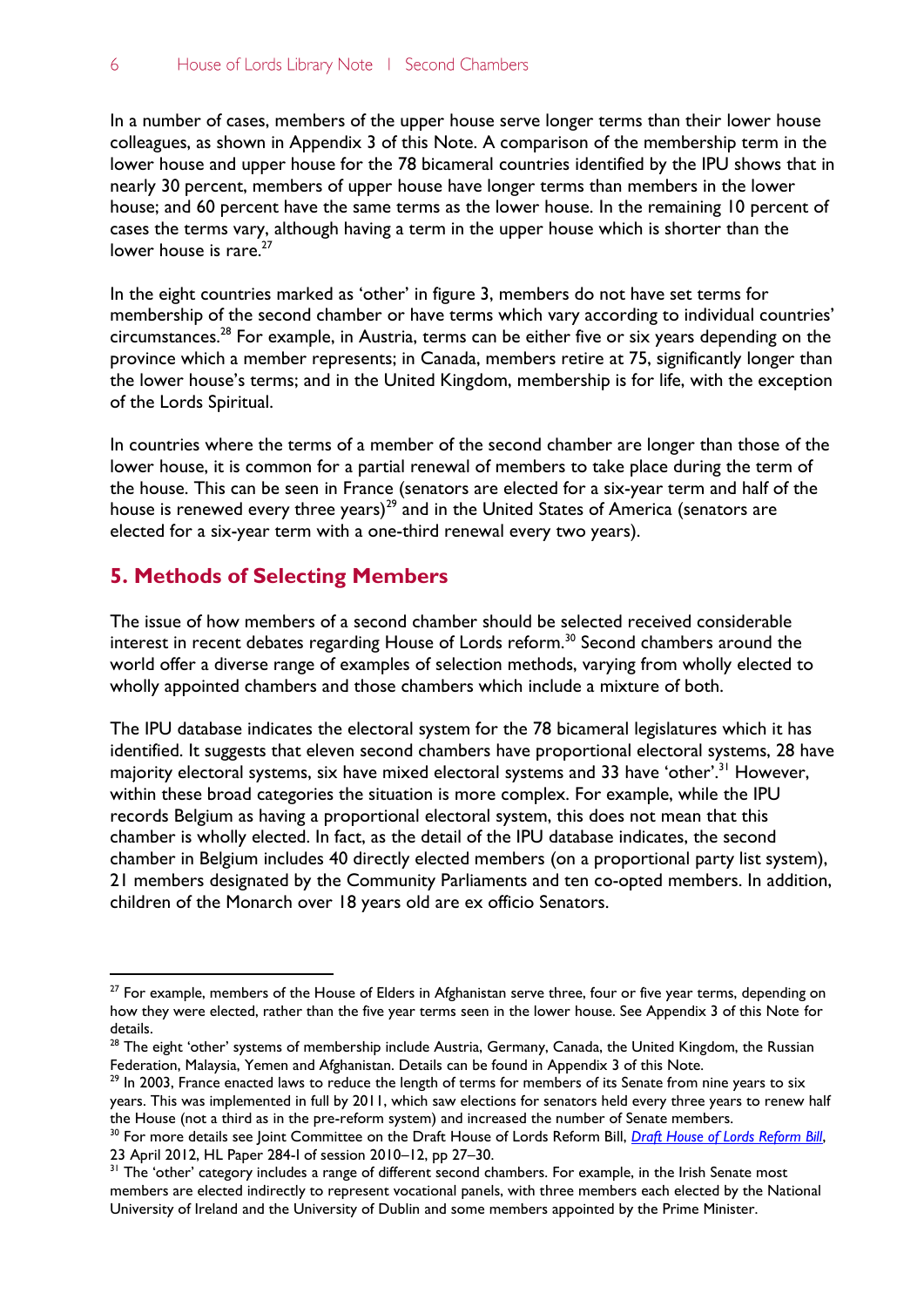In her book, *The Contemporary House of Lords: Westminster Bicameralism Revived* (2013), Meg Russell provided a detailed breakdown of the composition of international second chambers, which is recreated, with minor amendments, in table 2 below.<sup>32</sup> This analysis captures where chambers are directly or indirectly elected, appointed, hereditary or based on a mixed membership.

|                                                                                        | Parliamentary (33)                                                                                                      | Presidential (41)                                                                                                                                                                             |
|----------------------------------------------------------------------------------------|-------------------------------------------------------------------------------------------------------------------------|-----------------------------------------------------------------------------------------------------------------------------------------------------------------------------------------------|
| Wholly directly elected (21)                                                           | Australia, Czech Republic, Japan,<br>Romania, Switzerland (5)                                                           | Argentina, Bolivia, Brazil, Chile,<br>Colombia, Dominican Republic,<br>Haiti, Liberia, Mexico, Nigeria,<br>Palau, Paraguay, Philippines,<br>Poland, United States of<br>America, Uruguay (16) |
| Wholly indirectly elected (15)                                                         | Austria, Bosnia and Herzegovina,<br>France, Germany, Netherlands,<br>Pakistan, Slovenia, South Africa<br>(8)            | Congo, Gabon, Mauritania,<br>Morocco, Namibia, Russian<br>Federation, Sudan (7)                                                                                                               |
| Majority directly elected,<br>minority indirectly elected (2)                          | Spain, Thailand (2)                                                                                                     |                                                                                                                                                                                               |
| Majority directly elected,<br>minority appointed (3)                                   | Italy (1)                                                                                                               | Bhutan, Burma (2)                                                                                                                                                                             |
| Majority directly elected, plus<br>indirectly elected, appointed and<br>hereditary (2) | Belgium, Zimbabwe (2)                                                                                                   |                                                                                                                                                                                               |
| Majority indirectly elected,<br>minority appointed (12)                                | Cambodia, India (2)                                                                                                     | Afghanistan, Algeria, Belarus,<br>Burundi, Democratic Republic of<br>Congo, Kazakhstan, Madagascar,<br>Rwanda, Tajikistan, Uzbekistan<br>(10)                                                 |
| Majority indirectly elected, plus<br>directly elected and appointed<br>(1)             | Ireland (1)                                                                                                             |                                                                                                                                                                                               |
| Wholly appointed (13)                                                                  | Antigua and Barbuda, Bahamas,<br>Barbados, Belize, Canada,<br>Grenada, Jamaica, Saint Lucia,<br>Trinidad and Tobago (9) | Bahrain, Jordan, Oman, South<br>Sudan (4)                                                                                                                                                     |
| Majority appointed, minority<br>indirectly elected (3)                                 | Malaysia (1)                                                                                                            | Senegal, Swaziland (2)                                                                                                                                                                        |

| Table 2: Existing National Second Chambers, by Composition and Political |  |
|--------------------------------------------------------------------------|--|
| Structure                                                                |  |

<sup>&</sup>lt;sup>32</sup> The table includes details of 74 bicameral legislatures. This figure is made up of the 76 bicameral legislatures that Meg Russell identified (Ethiopia and Yemen are categorised as unicameral), but excludes details of Tunisia and Greece whose Parliaments were suspended at the time when the data was researched. The data also includes details of Madagascar which since the time of writing (2013) moved from an appointed higher transitional council to a Senate made up of indirectly elected and appointed members.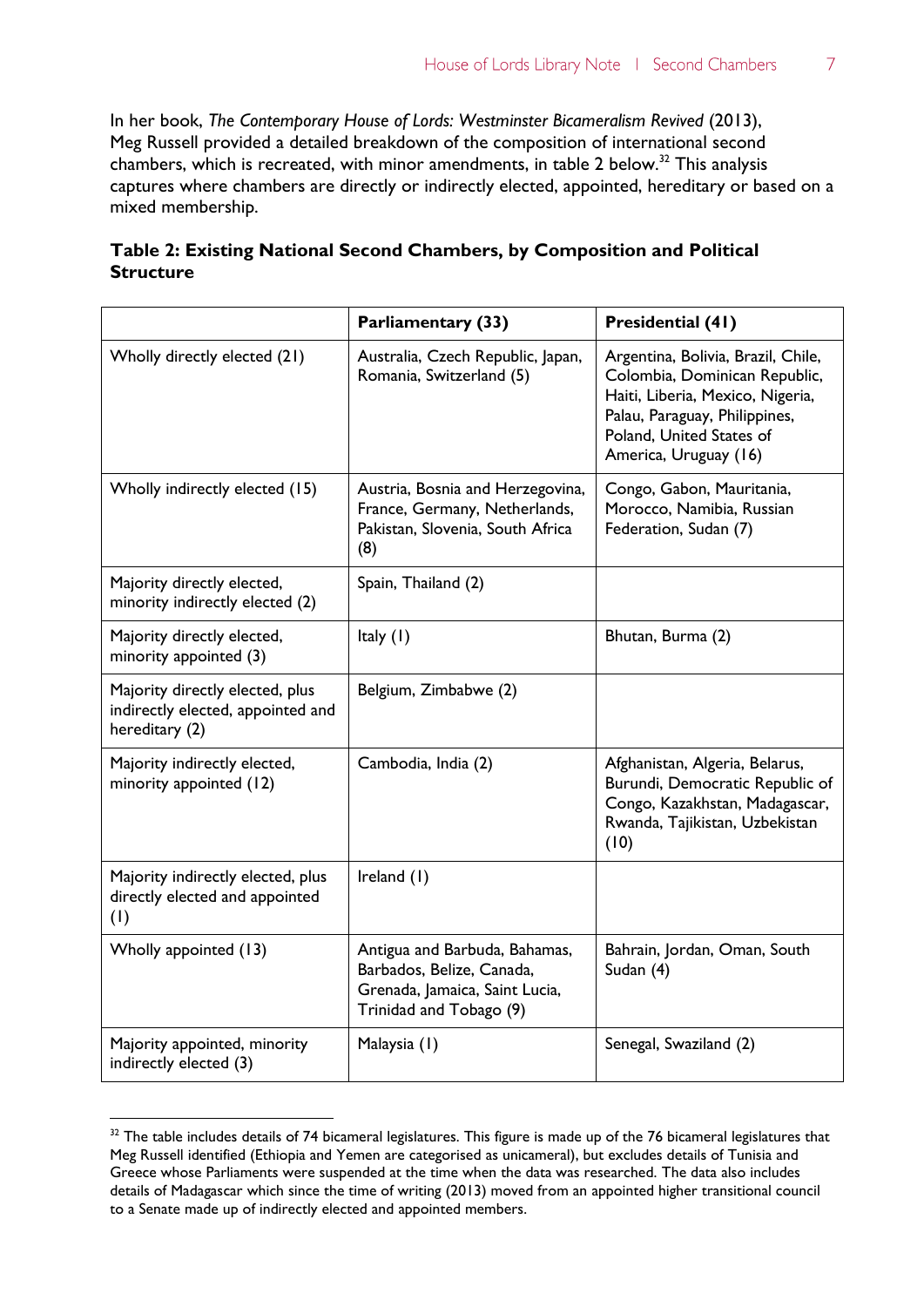| Majority appointed, minority<br>hereditary (1) | United Kingdom (1) |  |
|------------------------------------------------|--------------------|--|
| Majority hereditary, minority<br>appointed (1) | Lesotho (1)        |  |

Source: Based on table by Meg Russell, *The Contemporary House of Lords: Westminster Bicameralism Revived,* 2013, p 51.

As the table highlights, 21 national second chambers, that is 28 percent, are wholly directly elected.<sup>33</sup>

Indirect election refers to chambers in which members are chosen by a body or bodies which have themselves been elected; examples include India and South Africa where second chamber members are chosen by members of sub-national legislatures. Table 2 highlights that 15 second chambers are wholly indirectly elected, with a further 20 which include some indirectly elected members.

In total 38 chambers, or 51 percent, are wholly elected—either by direct election, indirect election or a combination of both.

Table 2 also shows 13 wholly appointed second chambers, which include several directly influenced by the example of the House of Lords; for example, the Senate of Canada, which is appointed by the Canadian Prime Minister. In total, table 2 shows 15 second chambers which  $\frac{1}{2}$  include no elected members<sup>34</sup> and a further 21 with some unelected members. Table 2 also shows that the hereditary membership is included in 4 second chambers—Belgium, Lesotho, Zimbabwe and the United Kingdom.

As the table shows, approximately a third, 25 second chambers, consist of a combination of different membership types. In addition, within memberships which are wholly elected or appointed there may be a mixed membership. For example, the second chamber in Morocco, which is wholly indirectly elected, contains a mixture of members chosen by a combination of territorial and vocational groups.

Figure 4 below uses this data to provide a snapshot of second chambers by membership type.

<sup>&</sup>lt;sup>33</sup> Where direct election for both chambers exists, many countries employ several measures to ensure the second chamber remains distinct from the first. For example, different electoral systems are often used for the upper and lower chambers, while second chamber members are often elected in portions, rather than all being chosen on a single day. Different membership restrictions for upper and lower chamber members can also be applied; the age qualification for second chamber members is often higher, and in some cases the franchise of chambers also differs. In Italy, for example, those voting for the Senate must be at least 25, while lower house voters only need to have reached 18 years of age.

<sup>&</sup>lt;sup>34</sup> Chambers are either wholly appointed or are mainly appointed, but contain additional hereditary members.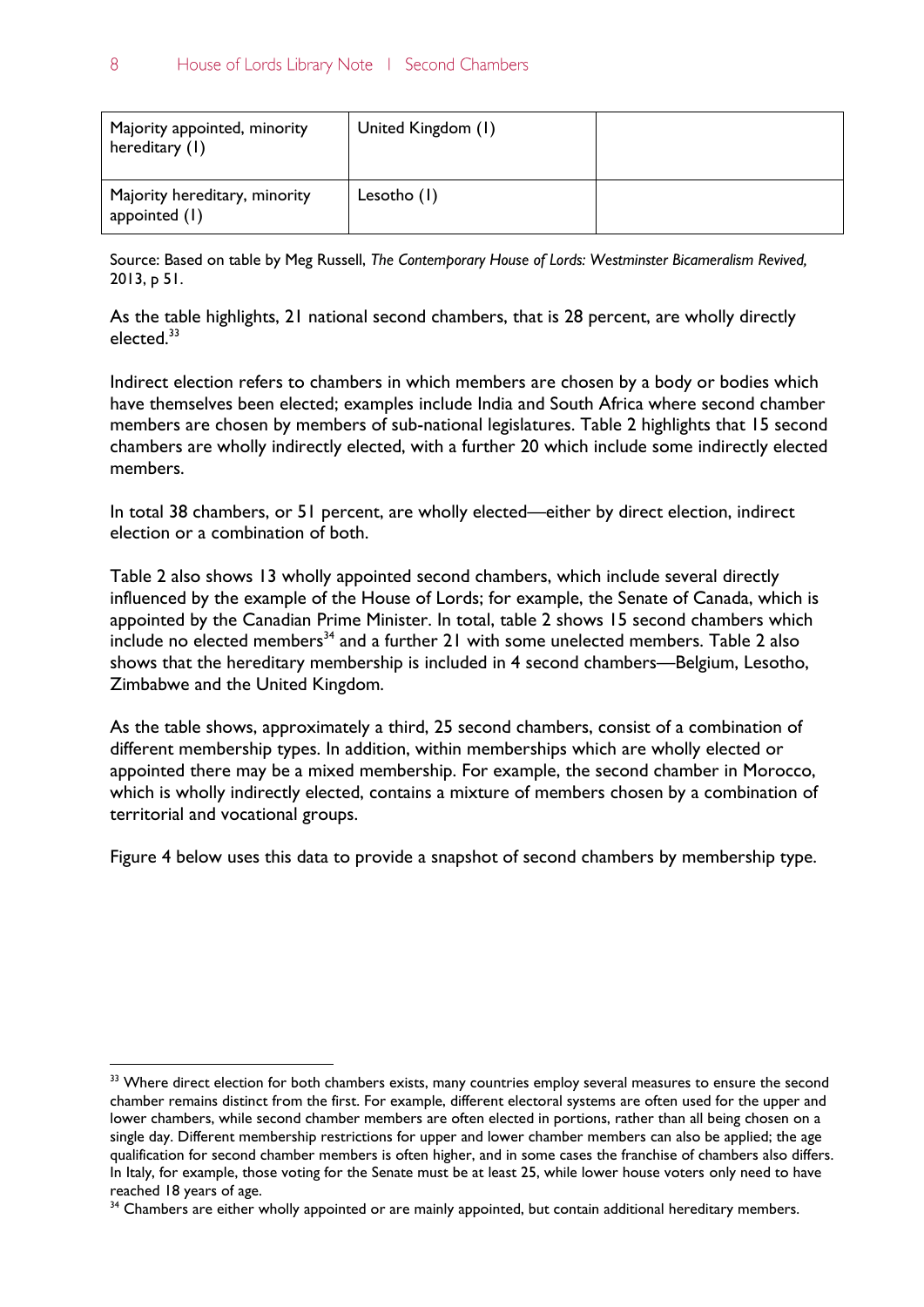

#### **Figure 4: Composition of Existing National Chambers**

Source: Based on figures from Meg Russell, *The Contemporary House of Lords: Westminster Bicameralism Revived,*  2013, p 51.

#### **6. Powers**

 $\overline{a}$ 

Comparing the different powers that second chambers can employ is not a straightforward exercise. Comparing the formal powers of a chamber, those written down in constitutions and other documents, can belie the extent to which those powers are actually used.<sup>35</sup>

In *The Contemporary House of Lords: Westminster Bicameralism Revived* (2013), Meg Russell provided an analysis of formal powers of national second chambers, breaking these down by the chamber's composition and the powers of the lower house to override decisions of the upper house; this is recreated in table 3 below.<sup>36</sup>

<sup>&</sup>lt;sup>35</sup> The issue of 'perceived' legitimacy and how this impacts upon a second chamber's use of its formal powers is explored in Meg Russell, 'Rethinking Bicameral Strength: A Three-Dimensional Approach', *The Journal of Legislative Studies*, 2013, vol 19, no 3, pp 370–91.

<sup>36</sup> As with table 2, this table is based on information from Meg Russell, *The Contemporary House of Lords: Westminster Bicameralism Revived,* 2013, p 54. The table includes details of 73 bicameral legislatures and excludes Ethiopia and Yemen, which Dr Russell considers to be unicameral, and Tunisia and Greece whose parliaments were suspended at the time the data was researched. Madagascar has also been removed due to its recent replacement of the Higher Transitional Council with a Senate.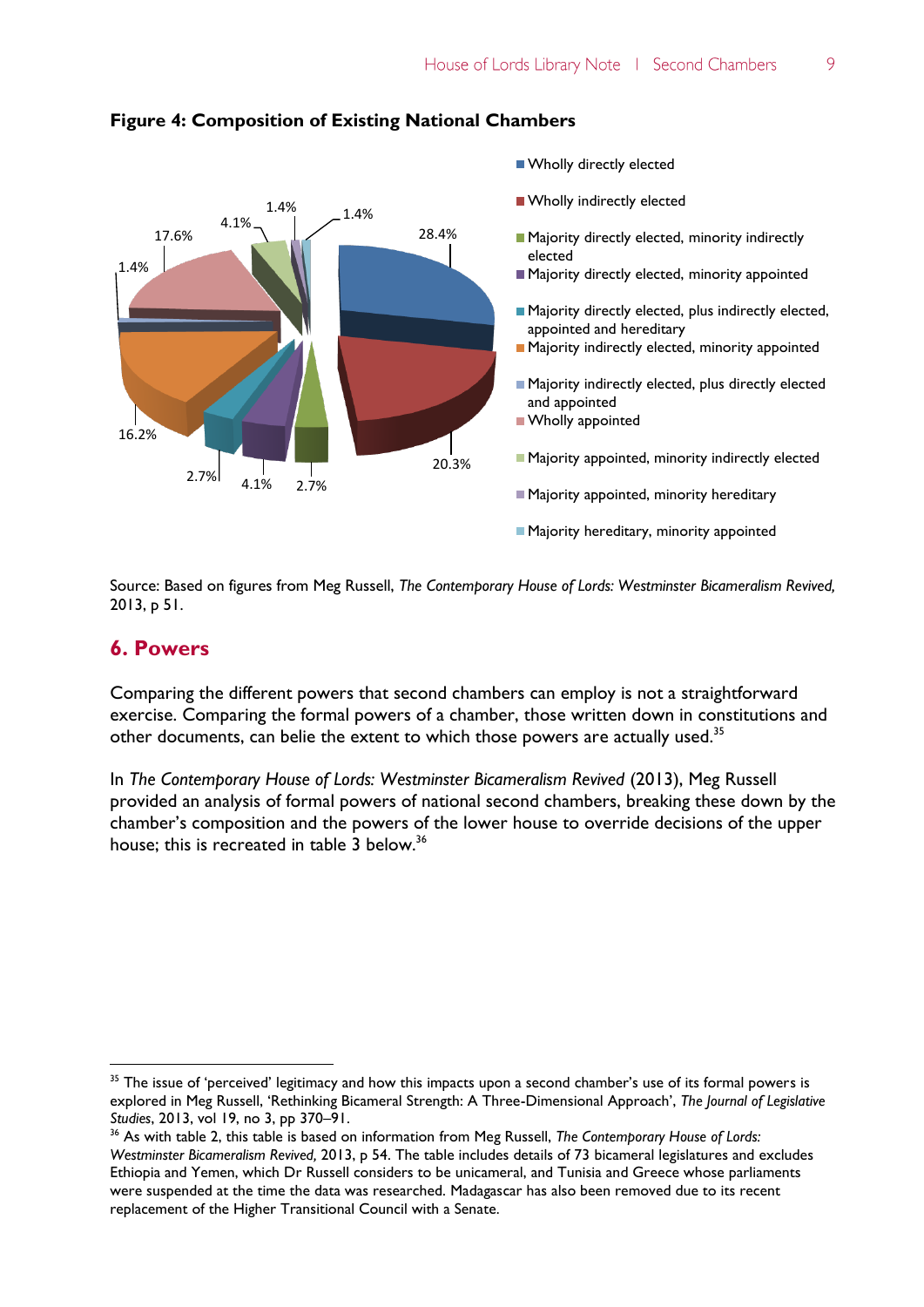#### **Table 3: Second Chambers by Composition and Lower House Override Powers**

|                                                                                    | <b>Wholly or Largely Elected (55)</b>                                                                                                                                                                                                                                                                        | <b>Wholly or Largely Unelected</b><br>(18)                                                                                                                                                   |
|------------------------------------------------------------------------------------|--------------------------------------------------------------------------------------------------------------------------------------------------------------------------------------------------------------------------------------------------------------------------------------------------------------|----------------------------------------------------------------------------------------------------------------------------------------------------------------------------------------------|
| No override power (25)                                                             | Algeria*, Argentina#, Bosnia and<br>Herzegovina, Brazil, Chile*#,<br>Colombia*, Dominican Republic,<br>Germany*, Haiti*, Italy, Kazakhstan,<br>Liberia, Mexico, Netherlands <sup>#</sup> ,<br>Nigeria, Palau, Philippines*,<br>Rwanda*, Sudan#, Switzerland*,<br>United States of America*,<br>Zimbabwe (22) | Canada, United Kingdom (Lords<br>Bills only), South Sudan# $(3)$                                                                                                                             |
| oint sitting $(A = by$<br>absolute majority, $2/3 = by$<br>2/3 supermajority) (11) | Australia(A) <sup>†</sup> , Bhutan, Bolivia(A),<br>Burma, India, Pakistan, Romania*,<br>Uruguay $(2/3)$ $(8)$                                                                                                                                                                                                | Bahrain, Jordan, Swaziland (3)                                                                                                                                                               |
| Supermajority (all 2/3<br>except where stated) (9)                                 | Belarus*, Burundi*‡, Japan, Namibia#,<br>Paraguay#, Russian Federation*, South<br>Africa*, Tajikistan, Uzbekistan* (9)                                                                                                                                                                                       |                                                                                                                                                                                              |
| Absolute majority (9)                                                              | Afghanistan*, Austria, Cambodia,<br>Czech Republic, Morocco*, Poland,<br>Slovenia, Spain, Thailand* (9)                                                                                                                                                                                                      |                                                                                                                                                                                              |
| Normal majority (18)                                                               | Belgium <sup>‡</sup> , Congo <sup>*</sup> , Democratic<br>Republic of Congo*, France*, Gabon*,<br>Ireland, Mauritania* (7)                                                                                                                                                                                   | Antigua and Barbuda, Bahamas,<br>Barbados, Belize, Grenada, Jamaica,<br>Lesotho, Malaysia, Saint Lucia,<br>Senegal, Trinidad and Tobago (11),<br>plus United Kingdom (Commons<br>Bills only) |
| Legislative power not<br>specified in constitution (1)                             |                                                                                                                                                                                                                                                                                                              | Oman $(1)$                                                                                                                                                                                   |

Notes: Italics denotes wholly or mostly *indirectly* elected, others wholly or mostly directly elected.

Conciliation process between the chambers includes use of a joint committee.

 $*$  Argentina: Rejection of a bill cannot be overridden. On amendments, 2/3 upper house majority may only be overridden by 2/3 lower house majority. Chile: A 2/3 upper house majority cannot be overridden. Namibia: Ordinary lower house majority overrides, except where second chamber vetoes a bill completely and by 2/3 majority, when 2/3 lower house majority required to override. Paraguay: If the originating chamber re-passes its bill with an absolute majority, it may only be overridden by the revising chamber with a 2/3 supermajority. Sudan and South Sudan: Chamber only sees legislation affecting the states, which if approved by 2/3 majority goes straight for enactment.

† Australia: Joint sitting can only be held after an emergency general election dispute.

‡ Netherlands: Cannot amend bills, can only vote to reject or approve; rejection rarely used. Belgium, Burundi: Can amend only, not reject bills.

Source: Based on table by Meg Russell, *The Contemporary House of Lords: Westminster Bicameralism Revived,* 2013, p 54.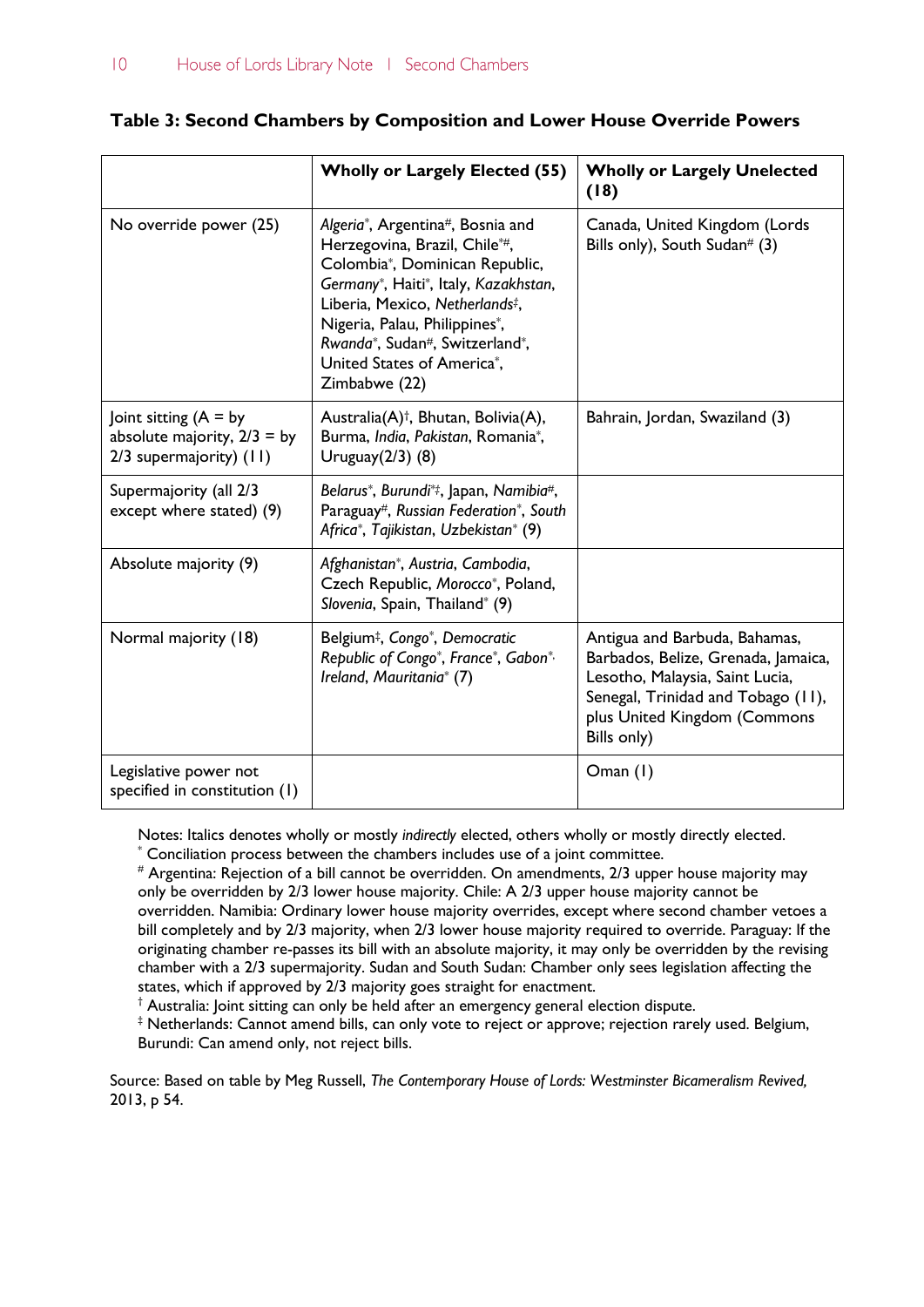Table 3 above shows the differences between second chambers when considering 'ordinary' legislation.<sup>37</sup> The table identifies countries where the lower chamber has no override power on ordinary legislation, that is where the second chamber has an absolute veto over legislation and a bill cannot become law without its consent. It also details where second chambers can be overruled; for example, in several countries disputes between the two chambers must be resolved by a joint sitting of both chambers together, often through an absolute or supermajority. Given that in many countries the lower chamber has more members, this will often work in the lower chamber's favour. Alternatively, in over half of countries the second chamber may be overridden by a vote in the first chamber; this can be through a supermajority, an absolute majority or, as in the case of the House of Lords with respect to House of Commons bills, a simple majority.

As table 3 shows, lower chambers with no override power on ordinary legislation are more common in countries with presidential systems, such as the United States and Brazil. In addition, there appears to be a clear link between the mode of composition of a chamber and its powers, with elected second chambers dominating the more powerful upper rows of the table and unelected chambers largely being seen in the lower rows of the table.

The table does not highlight where second chambers have the power of delay with regard to a decision from the lower house, that is, how long a second chamber without an absolute veto can delay a bill before its decision is overridden by the lower house. Here, the House of Lords' power to delay a bill is relatively strong compared to chambers in other countries, such as in France, where there is no limit to how quickly the lower house can override the Senate's concerns.<sup>38</sup>

A more comprehensive analysis of these issues can be found in Meg Russell, *The Contemporary House of Lords: Westminster Bicameralism Revived* (2013, pp 40–66).

<sup>&</sup>lt;sup>37</sup> It should be noted that second chambers' powers often vary according to the different types of legislation being considered, be it 'ordinary' legislation, financial legislation or constitutional amendments. In many second chambers, the powers of a second chamber may be more restricted when considering financial legislation than they might be when considering 'ordinary' legislation. In contrast, many second chambers enjoy greater power in relation to constitutional amendments, particularly in countries with written constitutions; for more detail see Meg Russell, *The Contemporary House of Lords: Westminster Bicameralism Revived*, 2013, pp 40–66.

<sup>&</sup>lt;sup>38</sup> The powers of delay different second chambers can employ are discussed in more detail in Meg Russell, 'Elected Second Chambers and Their Powers: An International Survey', *Political Quarterly,* January–March 2012, vol 83 no 1, pp 124–7.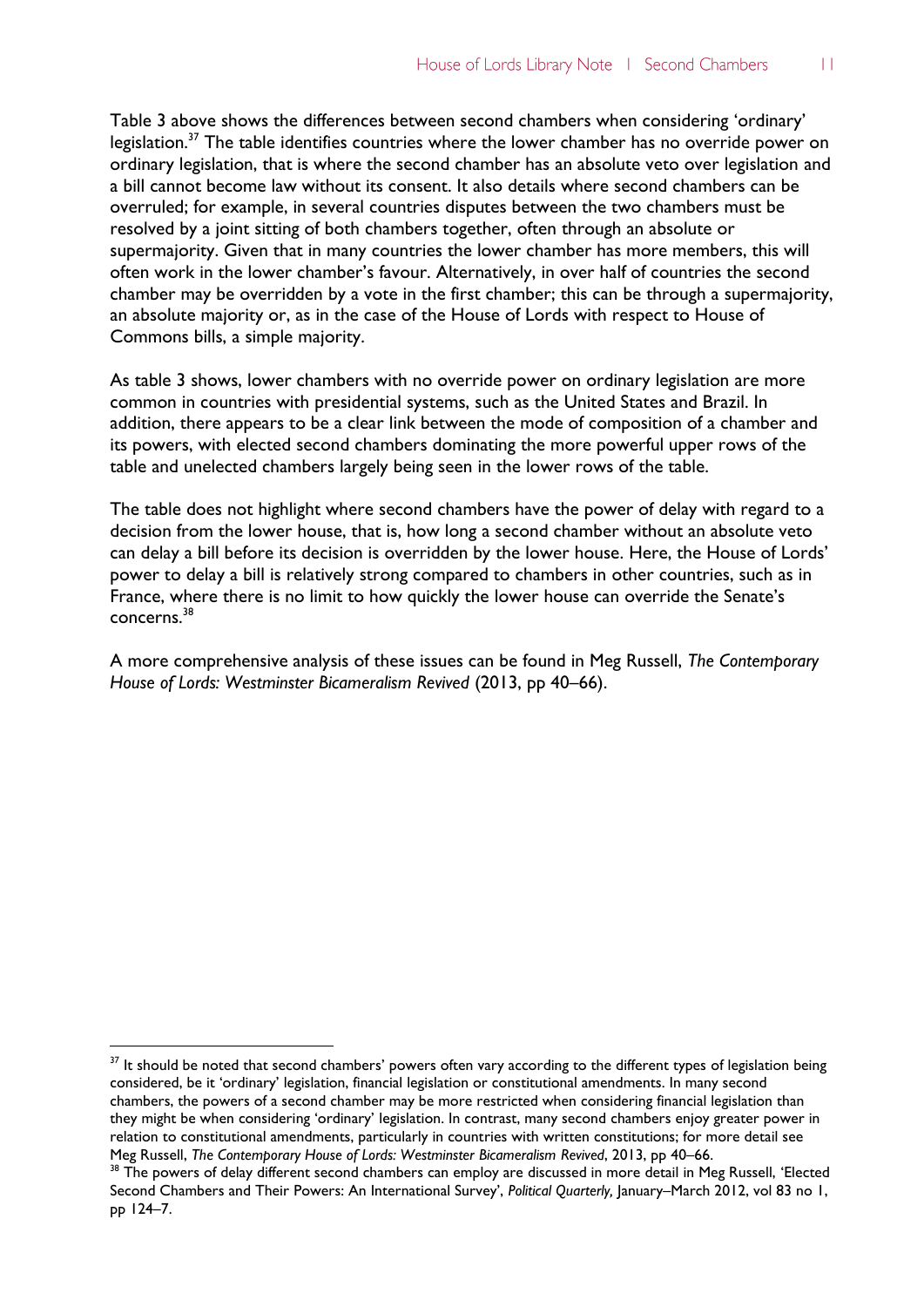# **Appendix 1: List of Countries with Bicameral Legislatures**

| <b>Country</b>                   | Name of the Second Chamber  |
|----------------------------------|-----------------------------|
| Afghanistan                      | <b>House of Elders</b>      |
| Algeria                          | Council of the Nation       |
| Antigua and Barbuda              | Senate                      |
| Argentina                        | Senate                      |
| Australia                        | Senate                      |
| Austria                          | <b>Federal Council</b>      |
| <b>Bahamas</b>                   | Senate                      |
| <b>Bahrain</b>                   | Shura Council               |
| <b>Barbados</b>                  | Senate                      |
| <b>Belarus</b>                   | Council of the Republic     |
| Belgium                          | Senate                      |
| <b>Belize</b>                    | Senate                      |
| <b>Bhutan</b>                    | <b>National Council</b>     |
| <b>Bolivia</b>                   | <b>Chamber of Senators</b>  |
| Bosnia and Herzegovina           | House of Peoples            |
| <b>Brazil</b>                    | <b>Federal Senate</b>       |
| <b>Burundi</b>                   | Senate                      |
| Cambodia                         | Senate                      |
| Cameroon                         | Senate                      |
| Canada                           | Senate                      |
| Chile                            | Senate                      |
| Colombia                         | Senate                      |
| Congo                            | Senate                      |
| Czech Republic                   | Senate                      |
| Democratic Republic of the Congo | Senate                      |
| Dominican Republic               | Senate                      |
| <b>Equatorial Guinea</b>         | Senate                      |
| Ethiopia                         | House of the Federation     |
| France                           | Senate                      |
| Gabon                            | Senate                      |
| Germany                          | Federal Council             |
| Grenada                          | Senate                      |
| Haiti                            | Senate                      |
| India                            | <b>Council of States</b>    |
| Ireland                          | Senate                      |
| <b>Italy</b>                     | Senate                      |
| Jamaica                          | Senate                      |
| Japan                            | <b>House of Councillors</b> |
| Jordan                           | Senate                      |
| Kazakhstan                       | Senate                      |
| Kenya                            | Senate                      |
| Lesotho                          | Senate                      |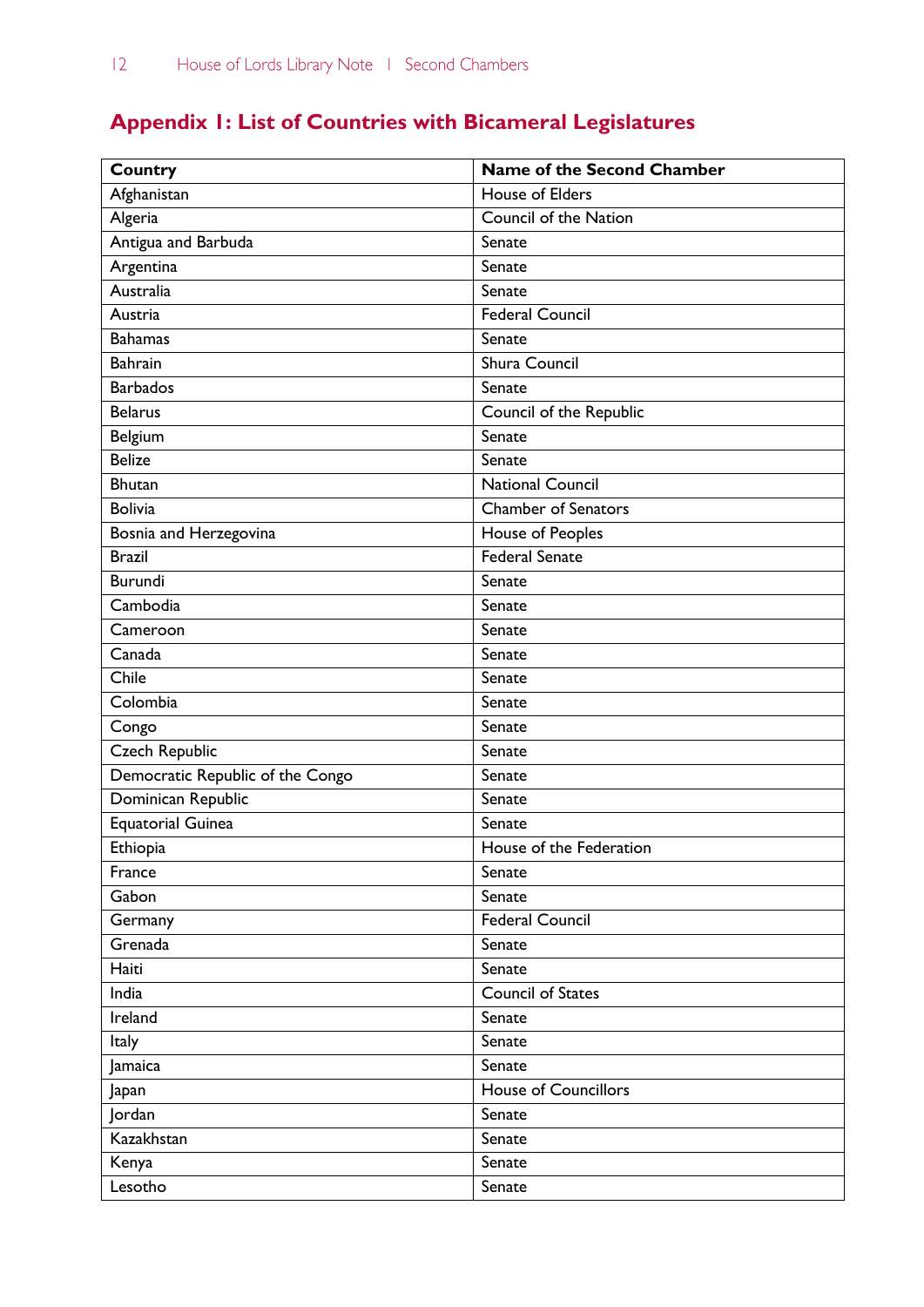| Liberia                         | The Liberian Senate                  |
|---------------------------------|--------------------------------------|
| Madagascar                      | Senate                               |
| Malaysia                        | Senate                               |
| Mauritania                      | Senate                               |
| Mexico                          | Senate                               |
| Morocco                         | <b>House of Councillors</b>          |
| Myanmar                         | <b>House of Nationalities</b>        |
| Namibia                         | National Council                     |
| Netherlands                     | Senate                               |
| Nigeria                         | Senate                               |
| Oman                            | <b>State Council</b>                 |
| Pakistan                        | Senate                               |
| Palau                           | Senate                               |
| Paraguay                        | Senate                               |
| Philippines                     | Senate                               |
| Poland                          | Senate                               |
| Romania                         | Senate                               |
| <b>Russian Federation</b>       | Council of the Federation            |
| Rwanda                          | Senate                               |
| Saint Lucia                     | Senate                               |
| Slovenia                        | <b>National Council</b>              |
| South Africa                    | <b>National Council of Provinces</b> |
| South Sudan                     | <b>Council of States</b>             |
| Spain                           | Senate                               |
| Sudan                           | Council of States                    |
| Swaziland                       | Senate                               |
| Switzerland                     | <b>Council of States</b>             |
| Tajikistan                      | National Assembly                    |
| Thailand                        | Senate                               |
| Trinidad and Tobago             | Senate                               |
| <b>United Kingdom</b>           | House of Lords                       |
| <b>United States of America</b> | Senate                               |
| Uruguay                         | Senate                               |
| Uzbekistan                      | Senate                               |
| Yemen                           | <b>Consultative Council</b>          |
| Zimbabwe                        | Senate                               |

Source: IPU database, accessed 29 January 2014.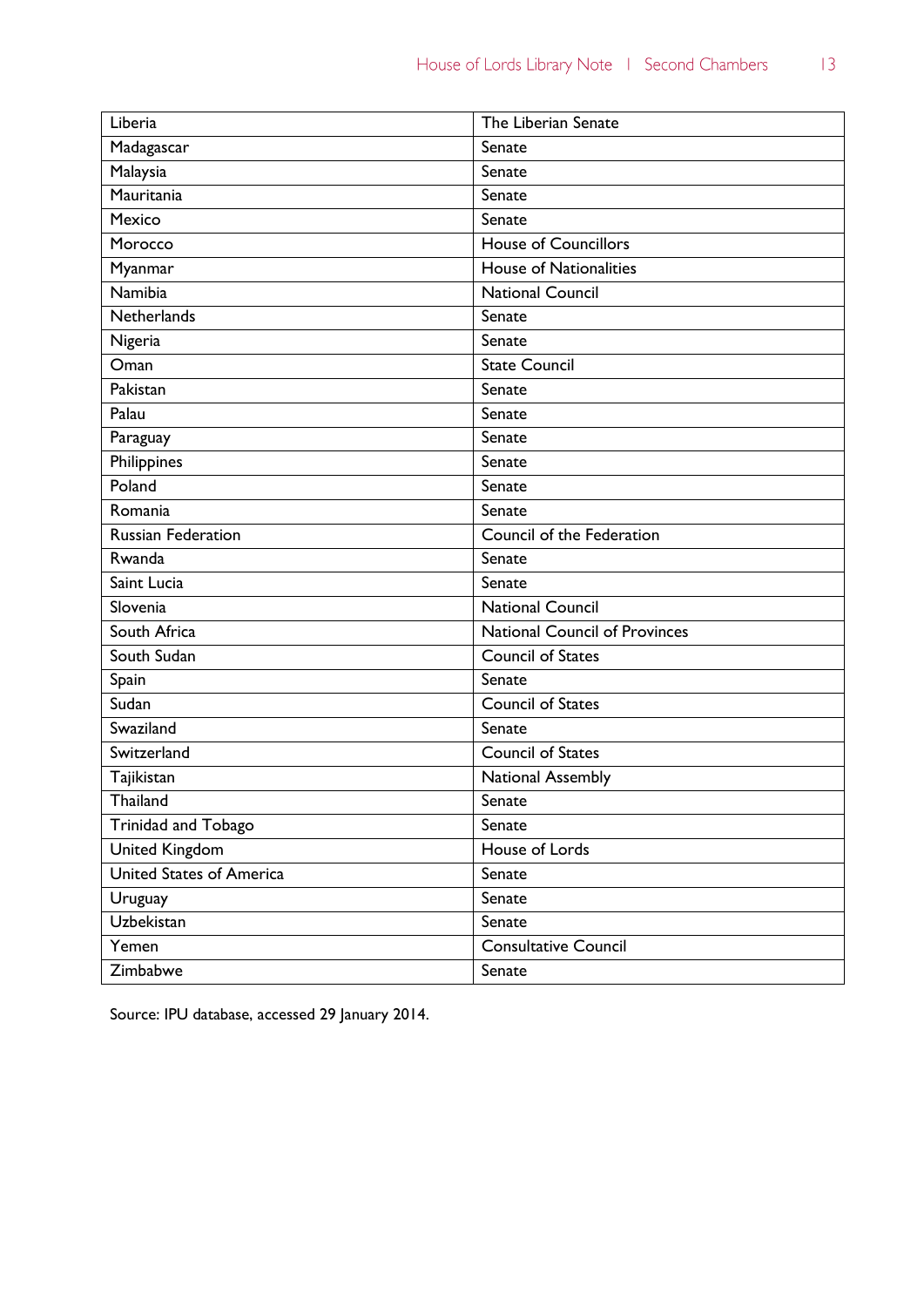## **Appendix 2: Comparison of Size of Upper and Lower Chambers**

| Country                | <b>Number of Lower</b> | <b>Number of Upper</b> | <b>Size of Upper</b>                  |
|------------------------|------------------------|------------------------|---------------------------------------|
|                        | <b>House Members</b>   | <b>House Members</b>   | <b>Chamber</b> as                     |
|                        |                        |                        | percentage of<br><b>Lower Chamber</b> |
| Saint Lucia            | 18                     | $\mathbf{H}$           | 61.1                                  |
| Grenada                | 15                     | 13                     | 86.7                                  |
| Palau                  | 16                     | 13                     | 81.3                                  |
| <b>Belize</b>          | 32                     | 13                     | 40.6                                  |
| Bosnia and Herzegovina | 42                     | 15                     | 35.7                                  |
| <b>Bahamas</b>         | 38                     | 16                     | 42.1                                  |
| Antigua and Barbuda    | 9                      | 17                     | 89.5                                  |
| <b>Barbados</b>        | 30                     | 21                     | 70.0                                  |
| Jamaica                | 63                     | 21                     | 33.3                                  |
| Philippines            | 291                    | 24                     | 8.2                                   |
| <b>Bhutan</b>          | 47                     | 25                     | 53.2                                  |
| Namibia                | 78                     | 26                     | 33.3                                  |
| Rwanda                 | 80                     | 26                     | 32.5                                  |
| Swaziland              | 65                     | 30                     | 46.2                                  |
| Liberia                | 73                     | 30                     | 41.1                                  |
| Haiti                  | 99                     | 30                     | 30.3                                  |
| Trinidad and Tobago    | 42                     | 31                     | 73.8                                  |
| Uruguay                | 99                     | 31                     | 31.3                                  |
| Dominican Republic     | 183                    | 32                     | 17.5                                  |
| Sudan                  | 354                    | 32                     | 9.0                                   |
| Lesotho                | 120                    | 33                     | 27.5                                  |
| Madagascar             | 127                    | 33                     | 26.0                                  |
| Tajikistan             | 63                     | 34                     | 54.0                                  |
| <b>Bolivia</b>         | 130                    | 36                     | 27.7                                  |
| Chile                  | 120                    | 38                     | 31.7                                  |
| <b>Bahrain</b>         | 40                     | 40                     | 100.0                                 |
| Slovenia               | 90                     | 40                     | 44.4                                  |
| Burundi                | 106                    | 4 <sub>1</sub>         | 38.7                                  |
| Paraguay               | 80                     | 45                     | 56.3                                  |
| Switzerland            | 200                    | 46                     | 23.0                                  |
| Kazakhstan             | 107                    | 47                     | 43.9                                  |
| South Sudan            | 332                    | 50                     | 15.1                                  |
| Mauritania             | 147                    | 56                     | 38.1                                  |
| Ireland                | 166                    | 60                     | 36.1                                  |
| Cambodia               | 123                    | 61                     | 49.6                                  |
| Austria                | 183                    | 62                     | 33.9                                  |
| <b>Belarus</b>         | 110                    | 64                     | 58.2                                  |
| Kenya                  | 350                    | 68                     | 19.4                                  |
| Germany                | 598                    | 69                     | 11.5                                  |
| Malaysia               | 222                    | 70                     | 31.5                                  |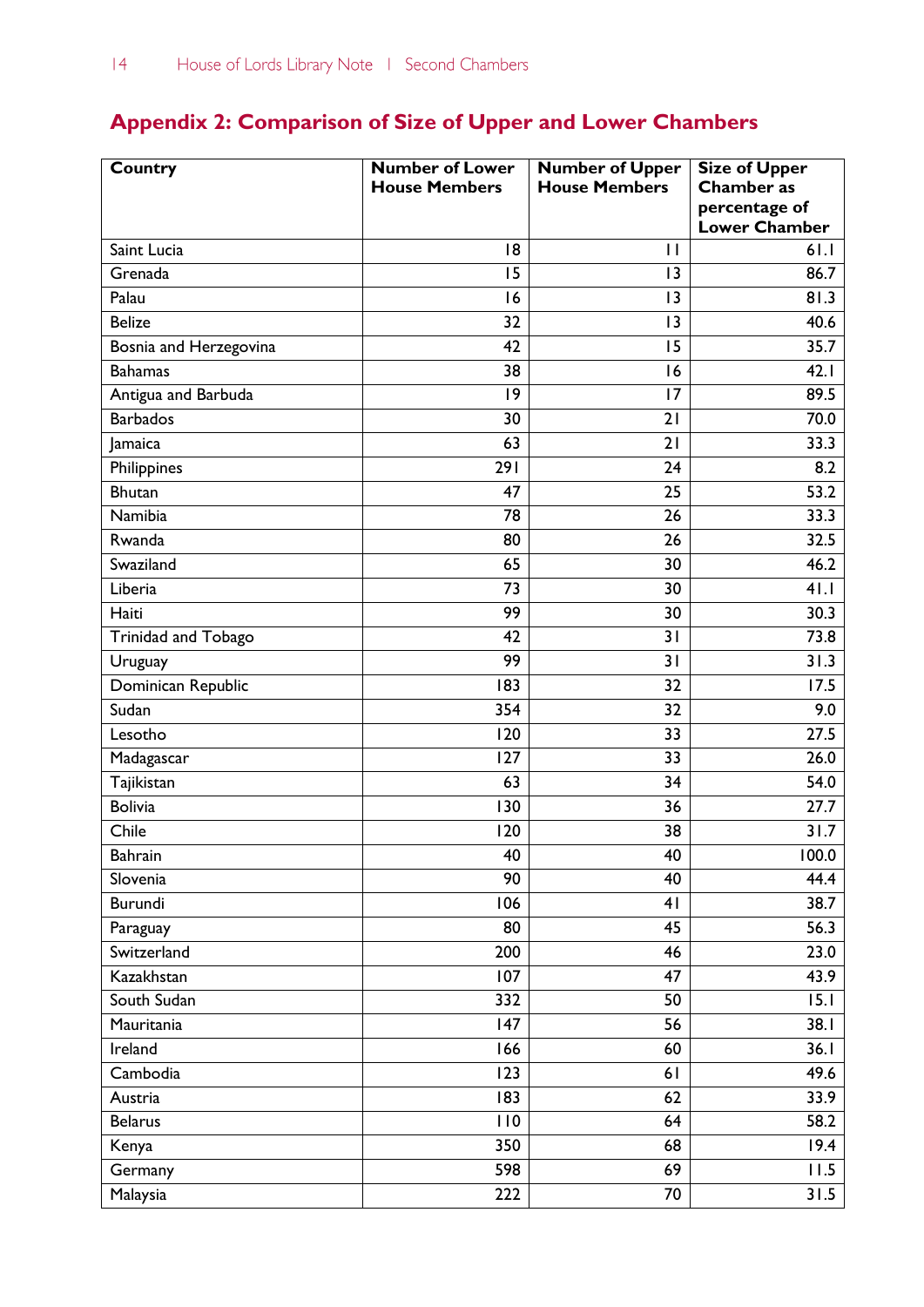| Belgium                          | 150              | 71  | 47.3  |
|----------------------------------|------------------|-----|-------|
| Congo                            | 139              | 72  | 51.8  |
| Argentina                        | 257              | 72  | 28.0  |
| Jordan                           | 150              | 75  | 50.0  |
| Netherlands                      | 150              | 75  | 50.0  |
| <b>Equatorial Guinea</b>         | 100              | 76  | 76.0  |
| Australia                        | 150              | 76  | 50.7  |
| Zimbabwe                         | 270              | 80  | 29.6  |
| Czech Republic                   | 200              | 81  | 40.5  |
| <b>Brazil</b>                    | 513              | 81  | 15.8  |
| Oman                             | 84               | 83  | 98.8  |
| South Africa                     | 400              | 90  | 22.5  |
| Uzbekistan                       | 150              | 100 | 66.7  |
| Cameroon                         | 180              | 100 | 55.6  |
| United States of America         | 435              | 100 | 23.0  |
| Poland                           | 460              | 100 | 21.7  |
| Gabon                            | 120              | 102 | 85.0  |
| Colombia                         | 166              | 102 | 61.4  |
| Afghanistan                      | 249              | 102 | 41.0  |
| Pakistan                         | 342              | 104 | 30.4  |
| Canada                           | 308              | 105 | 34.1  |
| Democratic Republic of the Congo | 500              | 108 | 21.6  |
| Nigeria                          | 360              | 109 | 30.3  |
| Yemen                            | 301              | Ш   | 36.9  |
| Mexico                           | 500              | 128 | 25.6  |
| Ethiopia                         | 547              | 135 | 24.7  |
| Algeria                          | 462              | 144 | 31.2  |
| Thailand                         | 500              | 150 | 30.0  |
| <b>Russian Federation</b>        | 450              | 166 | 36.9  |
| Romania                          | 412              | 176 | 42.7  |
| Myanmar                          | 440              | 224 | 50.9  |
| Japan                            | 480              | 242 | 50.4  |
| India                            | 545              | 245 | 45.0  |
| Spain                            | 350              | 266 | 76.0  |
| Morocco                          | 395              | 270 | 68.4  |
| Italy                            | 630              | 323 | 51.3  |
| France                           | $\overline{577}$ | 348 | 60.3  |
| <b>United Kingdom</b>            | 650              | 760 | 116.9 |

Notes: The Parline database includes figures for both the statutory number of members and the current membership. The figures above are the number of statutory members as recorded by Parline.

Source: IPU database, accessed 29 January 2014.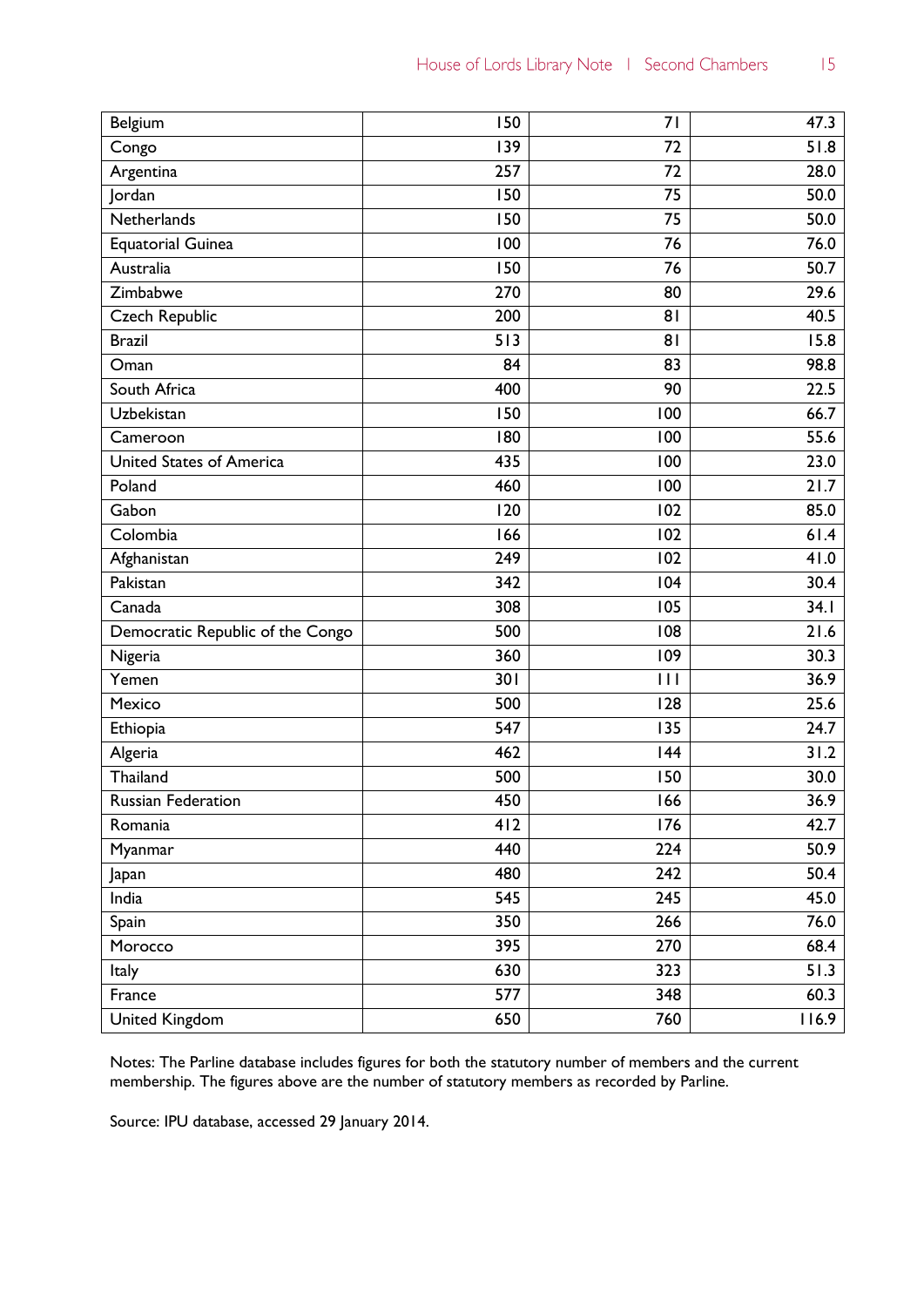# **Appendix 3: Membership Terms of Upper and Lower Chambers**

| <b>Country</b>              | <b>Terms of</b><br><b>Lower House</b><br>(Years) | <b>Terms of</b><br><b>Upper House</b><br>(Years) | <b>Term</b><br>Length In<br><b>Proportion</b> | <b>Notes</b> |
|-----------------------------|--------------------------------------------------|--------------------------------------------------|-----------------------------------------------|--------------|
| Algeria                     | 5                                                | $6\phantom{1}6$                                  | Longer                                        |              |
| Argentina                   | $\overline{\mathbf{4}}$                          | 6                                                | Longer                                        |              |
| Australia                   | $\overline{\mathbf{3}}$                          | $6\phantom{1}6$                                  | Longer                                        |              |
| <b>Brazil</b>               | $\overline{\mathbf{4}}$                          | 8                                                | Longer                                        |              |
| Chile                       | $\overline{\mathbf{4}}$                          | 8                                                | Longer                                        |              |
| Congo                       | 5                                                | $\boldsymbol{6}$                                 | Longer                                        |              |
| <b>Czech Republic</b>       | $\overline{\mathbf{4}}$                          | $6\phantom{1}6$                                  | Longer                                        |              |
| France                      | 5                                                | $6\phantom{1}6$                                  | Longer                                        |              |
| Gabon                       | 5                                                | $\boldsymbol{6}$                                 | Longer                                        |              |
| Haiti                       | $\overline{\mathbf{4}}$                          | $6\phantom{1}6$                                  | Longer                                        |              |
| India                       | 5                                                | $6\phantom{1}6$                                  | Longer                                        |              |
| Japan                       | $\overline{\mathbf{4}}$                          | $\boldsymbol{6}$                                 | Longer                                        |              |
| Kazakhstan                  | 5                                                | $6\phantom{1}6$                                  | Longer                                        |              |
| Liberia                     | $\boldsymbol{6}$                                 | 9                                                | Longer                                        |              |
| Mauritania                  | 5                                                | $6\phantom{1}6$                                  | Longer                                        |              |
| Mexico                      | 3                                                | $6\phantom{1}6$                                  | Longer                                        |              |
| Morocco                     | 5                                                | 9                                                | Longer                                        |              |
| Pakistan                    | 5                                                | $6\phantom{1}6$                                  | Longer                                        |              |
| Philippines                 | 3                                                | $6\phantom{1}6$                                  | Longer                                        |              |
| Rwanda                      | 5                                                | 8                                                | Longer                                        |              |
| Slovenia                    | 4                                                | 5                                                | Longer                                        |              |
| Thailand                    | $\overline{4}$                                   | 6                                                | Longer                                        |              |
| United States of<br>America | $\overline{2}$                                   | $\boldsymbol{6}$                                 | Longer                                        |              |
| Antigua and Barbuda         | 5                                                | 5                                                | Same                                          |              |
| <b>Bahamas</b>              | 5                                                | 5                                                | Same                                          |              |
| Bahrain                     | $\overline{4}$                                   | $\overline{4}$                                   | Same                                          |              |
| <b>Barbados</b>             | 5                                                | 5                                                | Same                                          |              |
| <b>Belarus</b>              | $\overline{\mathbf{4}}$                          | $\overline{\mathbf{4}}$                          | Same                                          |              |
| Belgium                     | $\overline{\mathbf{4}}$                          | $\overline{\mathbf{4}}$                          | Same                                          |              |
| <b>Belize</b>               | 5                                                | 5                                                | Same                                          |              |
| <b>Bhutan</b>               | 5                                                | 5                                                | Same                                          |              |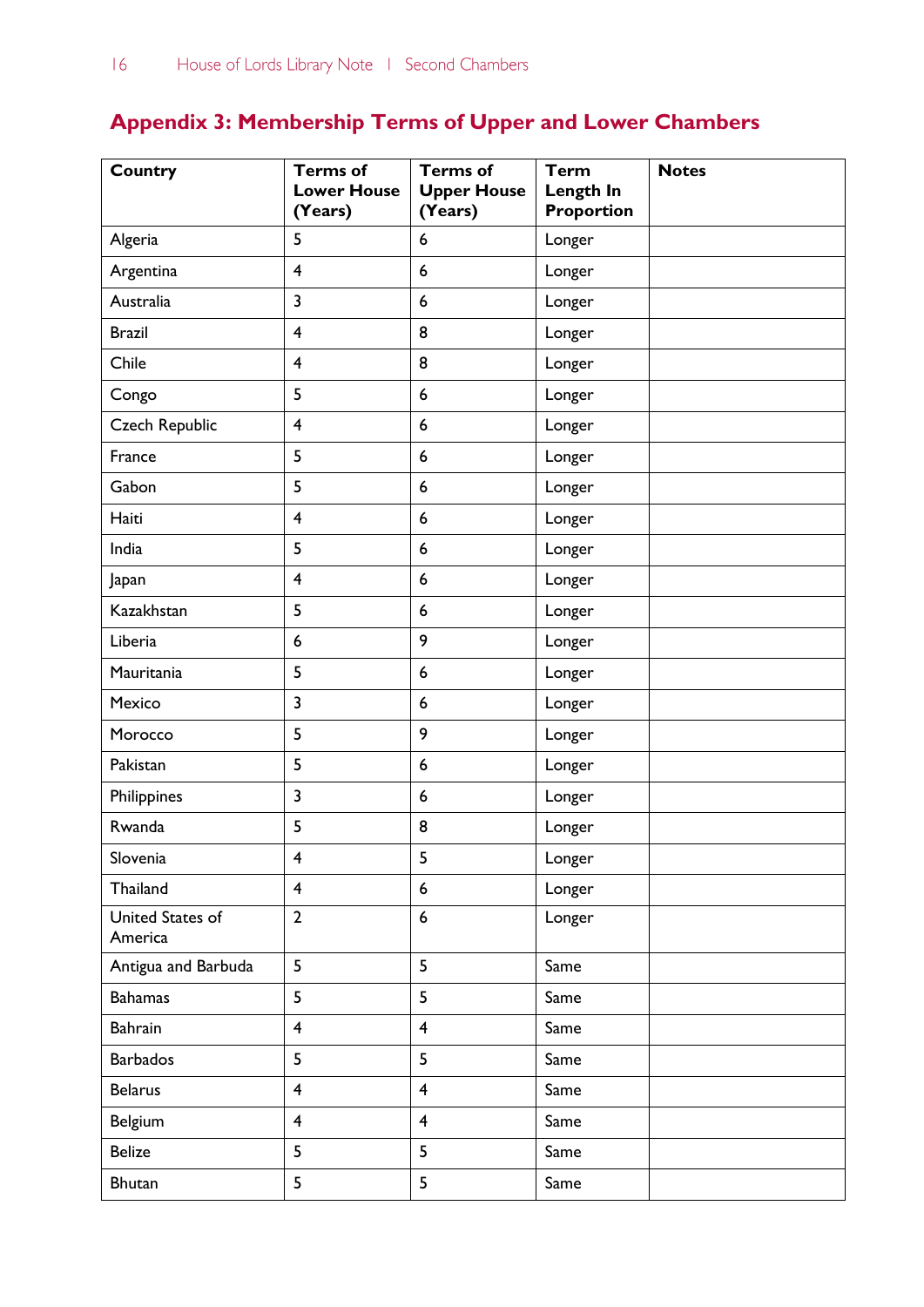| <b>Bolivia</b>                      | 5                       | 5                       | Same |  |
|-------------------------------------|-------------------------|-------------------------|------|--|
| Bosnia and<br>Herzegovina           | $\overline{\mathbf{4}}$ | $\overline{4}$          | Same |  |
| <b>Burundi</b>                      | 5                       | 5                       | Same |  |
| Cambodia                            | 5                       | 5                       | Same |  |
| Cameroon                            | 5                       | 5                       | Same |  |
| Colombia                            | $\overline{\mathbf{4}}$ | $\overline{\mathbf{4}}$ | Same |  |
| Democratic Republic of<br>the Congo | 5                       | 5                       | Same |  |
| Dominican Republic                  | $\overline{\mathbf{4}}$ | $\overline{\mathbf{4}}$ | Same |  |
| <b>Equatorial Guinea</b>            | 5                       | 5                       | Same |  |
| Ethiopia                            | 5                       | 5                       | Same |  |
| Grenada                             | 5                       | 5                       | Same |  |
| Ireland                             | 5                       | 5                       | Same |  |
| Italy                               | 5                       | 5                       | Same |  |
| Jamaica                             | 5                       | 5                       | Same |  |
| Jordan                              | $\overline{\mathbf{4}}$ | $\overline{\mathbf{4}}$ | Same |  |
| Kenya                               | 5                       | 5                       | Same |  |
| Lesotho                             | 5                       | 5                       | Same |  |
| Myanmar                             | 5                       | 5                       | Same |  |
| Namibia                             | 5                       | 5                       | Same |  |
| Netherlands                         | $\overline{\mathbf{4}}$ | $\overline{\mathbf{4}}$ | Same |  |
| Nigeria                             | $\overline{4}$          | $\overline{\mathbf{4}}$ | Same |  |
| Oman                                | $\overline{\mathbf{4}}$ | $\overline{\mathbf{4}}$ | Same |  |
| Palau                               | $\overline{4}$          | $\overline{4}$          | Same |  |
| Paraguay                            | 5                       | 5                       | Same |  |
| Poland                              | $\overline{\mathbf{4}}$ | $\overline{\mathbf{4}}$ | Same |  |
| Romania                             | $\overline{4}$          | $\overline{4}$          | Same |  |
| Saint Lucia                         | 5                       | 5                       | Same |  |
| South Africa                        | 5                       | 5                       | Same |  |
| South Sudan                         | $\overline{4}$          | $\overline{\mathbf{4}}$ | Same |  |
| Spain                               | $\overline{4}$          | $\overline{4}$          | Same |  |
| Sudan                               | 5                       | 5                       | Same |  |
| Swaziland                           | 5                       | 5                       | Same |  |
| Switzerland                         | $\overline{4}$          | $\overline{\mathbf{4}}$ | Same |  |
| Tajikistan                          | 5                       | 5                       | Same |  |
|                                     |                         |                         |      |  |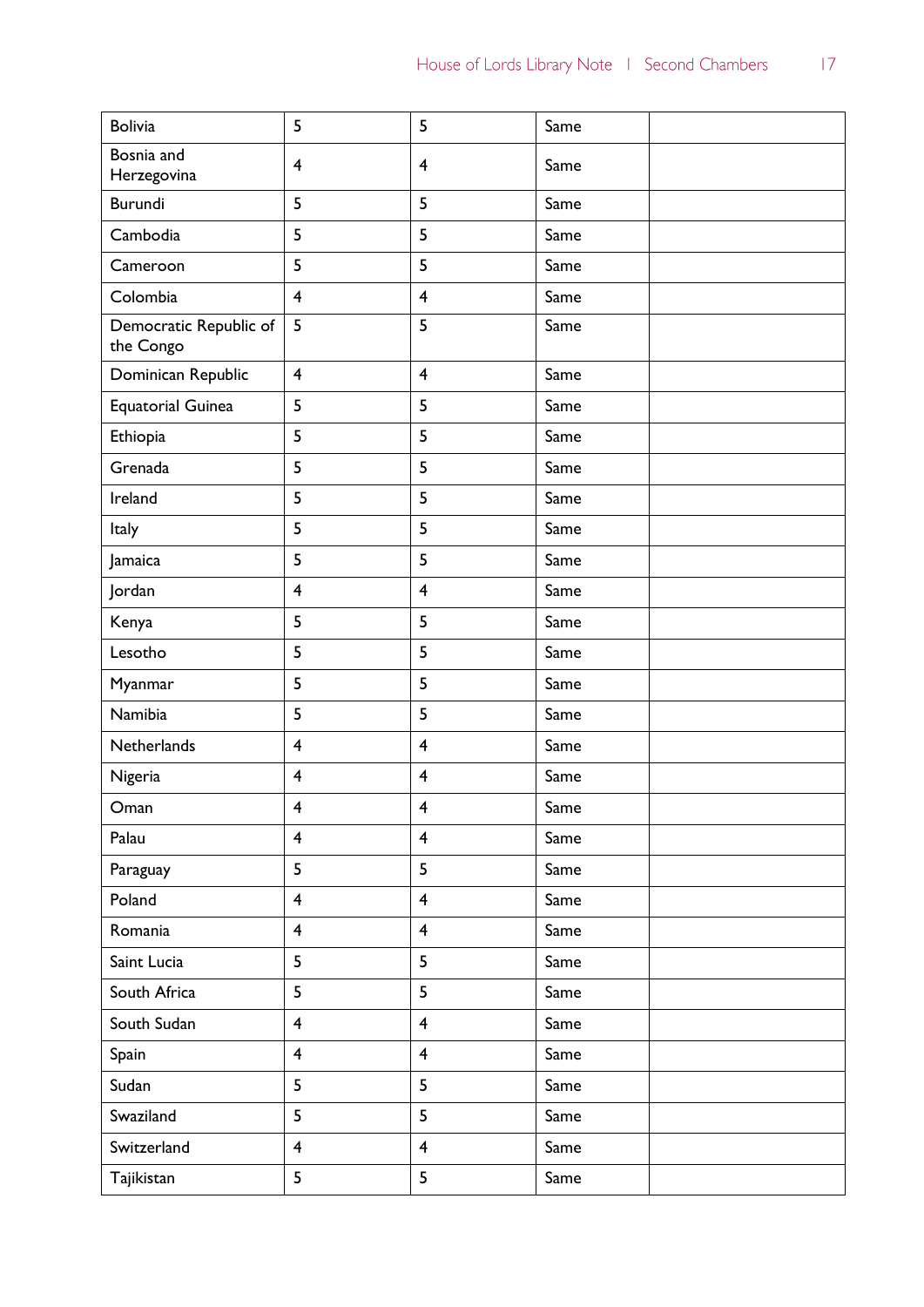| Trinidad and Tobago       | 5              | 5     | Same |                                                                                                                                                                                      |
|---------------------------|----------------|-------|------|--------------------------------------------------------------------------------------------------------------------------------------------------------------------------------------|
| Uruguay                   | 5              | 5     | Same |                                                                                                                                                                                      |
| <b>Uzbekistan</b>         | 5              | 5     | Same |                                                                                                                                                                                      |
| Zimbabwe                  | 5              | 5     | Same |                                                                                                                                                                                      |
| Madagascar                | 5              | 5     | Same |                                                                                                                                                                                      |
| Afghanistan               | 5              | Other | N/A  | Terms vary from 3-5<br>years; 3 years for<br>members from local<br>District Councils, 4 years<br>for members from<br>Provincial Councils, 5<br>years for presidential<br>appointees. |
| Austria                   | 5              | Other | N/A  | The term of office of<br>Councillors varies from 5<br>to 6 years according to<br>the province they<br>represent; they are<br>partially renewed after<br>the provincial elections.    |
| Canada                    | 4              | Other | N/A  | Members continue to<br>serve until they are 75<br>years old.                                                                                                                         |
| Germany                   | $\overline{4}$ | Other | N/A  | The members' terms<br>depend on that of the<br>government of the Land<br>(State) they represent<br>(Germany is made up of<br>16 Länder).                                             |
| Malaysia                  | 5              | Other | N/A  | The tenure of office is a<br>three-year term for a<br>maximum of two terms.                                                                                                          |
| <b>Russian Federation</b> | 5              | Other | N/A  | Individual members' term<br>varies according to the<br>republic/region they<br>represent                                                                                             |
| <b>United Kingdom</b>     | 5              | Other | N/A  | Life membership, with<br>the exception of the<br>Lords Spiritual                                                                                                                     |
| Yemen                     | 6              | Other | N/A  | Continuous                                                                                                                                                                           |

Source: IPU database, accessed 29 January 2014.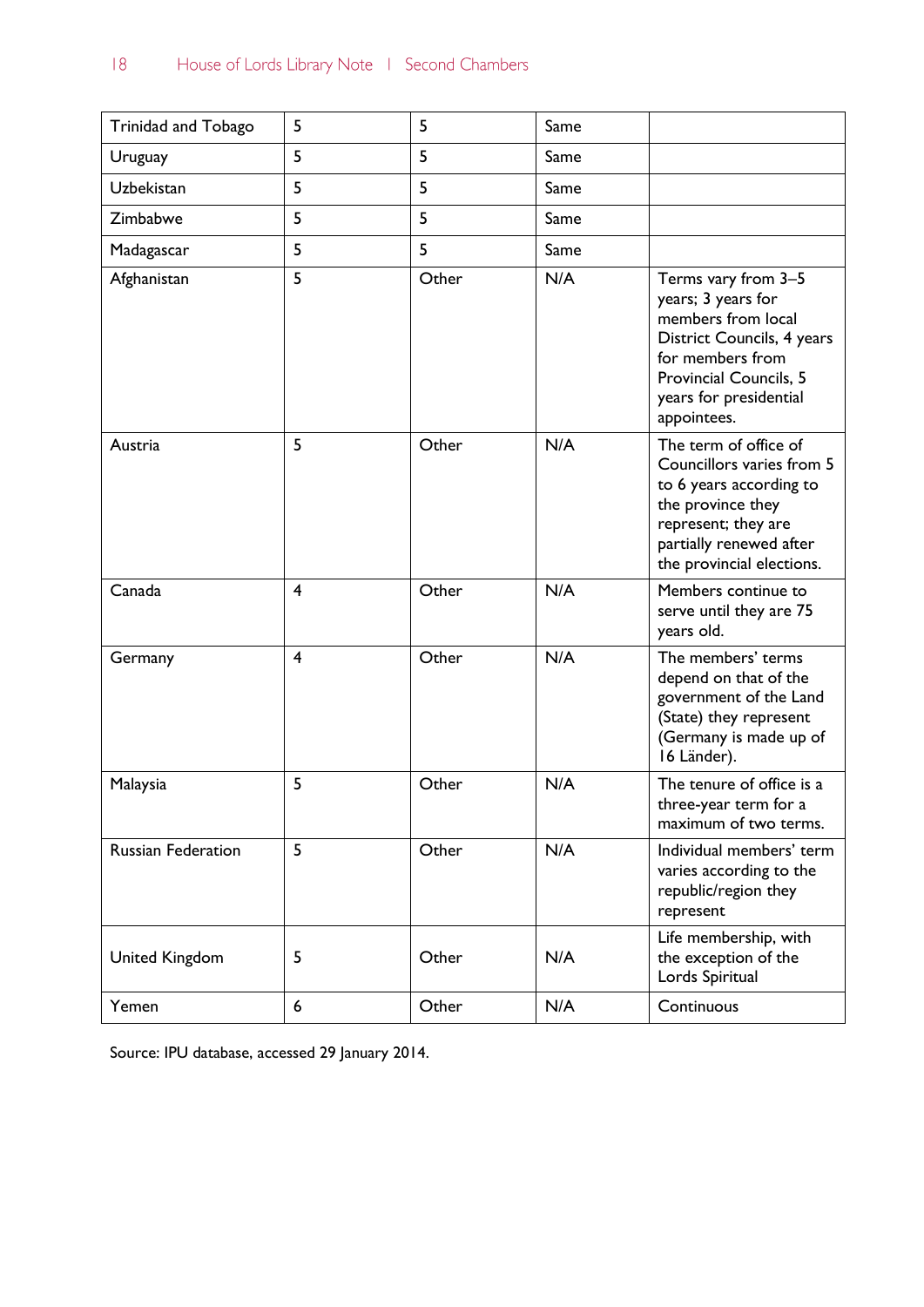## **Appendix 4: Membership Systems of Second Chamber**

| Country                         | Chamber                       | <b>Electoral System</b> |
|---------------------------------|-------------------------------|-------------------------|
| Afghanistan                     | House of Elders               | Majority                |
| Algeria                         | Council of the Nation         | Majority                |
| Argentina                       | Senate                        | Majority                |
| <b>Belarus</b>                  | Council of the Republic       | Majority                |
| <b>Bhutan</b>                   | <b>National Council</b>       | Majority                |
| <b>Bolivia</b>                  | <b>Chamber of Senators</b>    | Majority                |
| <b>Brazil</b>                   | <b>Federal Senate</b>         | Majority                |
| <b>Burundi</b>                  | Senate                        | Majority                |
| Chile                           | Senate                        | Majority                |
| Congo                           | Senate                        | Majority                |
| Czech Republic                  | Senate                        | Majority                |
| Dominican Republic              | Senate                        | Majority                |
| Gabon                           | Senate                        | Majority                |
| Haiti                           | Senate                        | Majority                |
| Kazakhstan                      | Senate                        | Majority                |
| Kenya                           | Senate                        | Majority                |
| Liberia                         | The Liberian Senate           | Majority                |
| Mauritania                      | Senate                        | Majority                |
| Myanmar                         | <b>House of Nationalities</b> | Majority                |
| Nigeria                         | Senate                        | Majority                |
| Palau                           | Senate                        | Majority                |
| Philippines                     | Senate                        | Majority                |
| Poland                          | Senate                        | Majority                |
| Swaziland                       | Senate                        | Majority                |
| Switzerland                     | <b>Council of States</b>      | Majority                |
| Thailand                        | Senate                        | Majority                |
| <b>United States of America</b> | Senate                        | Majority                |
| Uzbekistan                      | Senate                        | Majority                |
| Cameroon                        | Senate                        | Mixed                   |
| France                          | Senate                        | Mixed                   |
| Japan                           | <b>House of Councillors</b>   | Mixed                   |
| Mexico                          | Senate                        | Mixed                   |
| Romania                         | Senate                        | Mixed                   |
| Spain                           | Senate                        | Mixed                   |
| Antigua and Barbuda             | Senate                        | Other                   |
| Austria                         | Federal Council               | Other                   |
| <b>Bahamas</b>                  | Senate                        | Other                   |
| <b>Bahrain</b>                  | Shura Council                 | Other                   |
| <b>Barbados</b>                 | Senate                        | Other                   |
| <b>Belize</b>                   | Senate                        | Other                   |
| Bosnia and Herzegovina          | House of Peoples              | Other                   |
| Cambodia                        | Senate                        | Other                   |